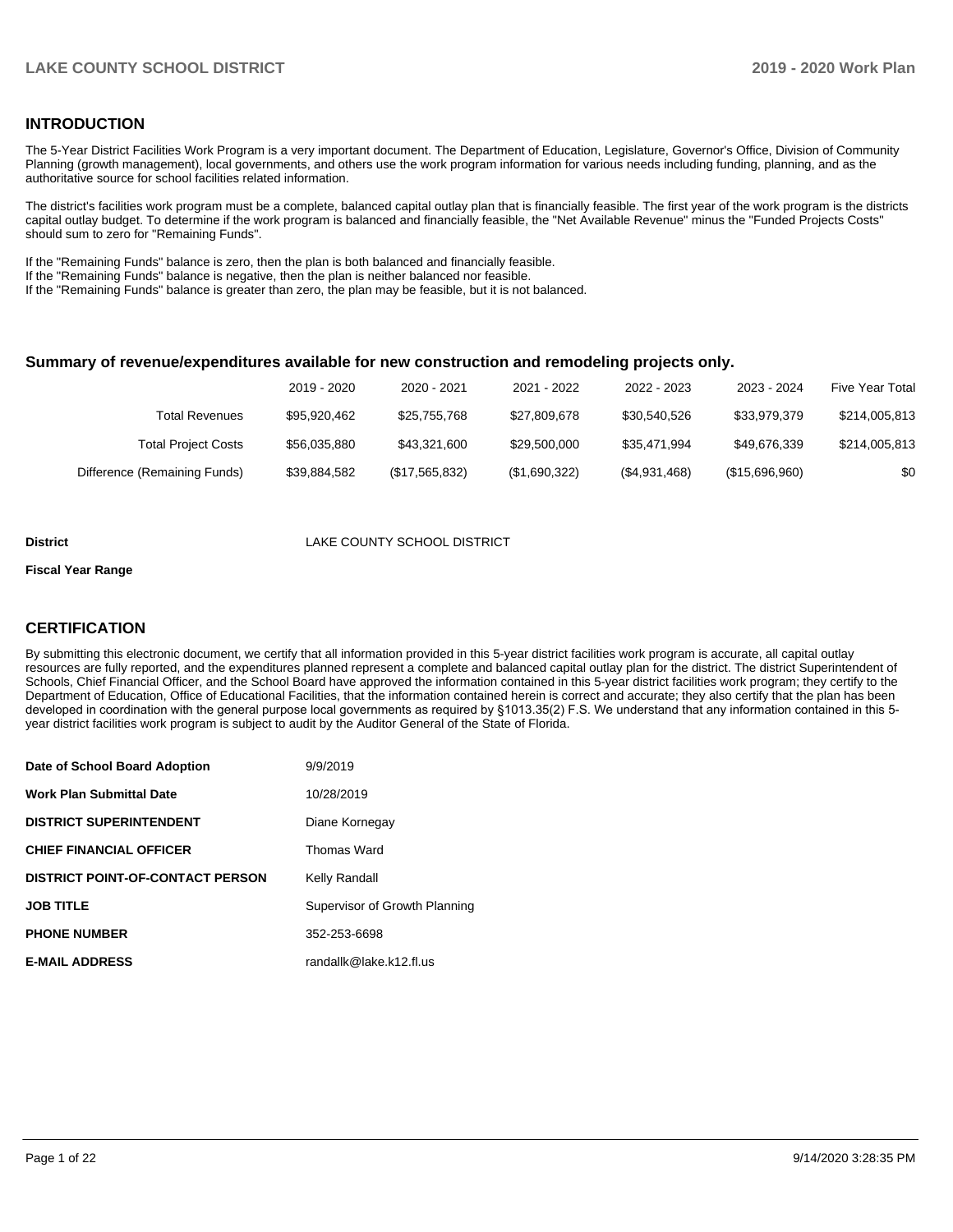# **Expenditures**

### **Expenditure for Maintenance, Repair and Renovation from 1.50-Mills and PECO**

Annually, prior to the adoption of the district school budget, each school board must prepare a tentative district facilities work program that includes a schedule of major repair and renovation projects necessary to maintain the educational and ancillary facilities of the district.

| Item                                                                                                                                                                                                                                                                                                                                                                                                                                                                                                                                                                                                                                                                                                                                                                                                                                                                                                                                                                                                                                                                                                                                                                                                                                                                                                                                                                                                                                                                                                                                                                                        | 2019 - 2020<br><b>Actual Budget</b> | 2020 - 2021<br>Projected | 2021 - 2022<br>Projected | 2022 - 2023<br>Projected | 2023 - 2024<br>Projected | <b>Total</b> |  |  |  |  |  |
|---------------------------------------------------------------------------------------------------------------------------------------------------------------------------------------------------------------------------------------------------------------------------------------------------------------------------------------------------------------------------------------------------------------------------------------------------------------------------------------------------------------------------------------------------------------------------------------------------------------------------------------------------------------------------------------------------------------------------------------------------------------------------------------------------------------------------------------------------------------------------------------------------------------------------------------------------------------------------------------------------------------------------------------------------------------------------------------------------------------------------------------------------------------------------------------------------------------------------------------------------------------------------------------------------------------------------------------------------------------------------------------------------------------------------------------------------------------------------------------------------------------------------------------------------------------------------------------------|-------------------------------------|--------------------------|--------------------------|--------------------------|--------------------------|--------------|--|--|--|--|--|
| <b>HVAC</b>                                                                                                                                                                                                                                                                                                                                                                                                                                                                                                                                                                                                                                                                                                                                                                                                                                                                                                                                                                                                                                                                                                                                                                                                                                                                                                                                                                                                                                                                                                                                                                                 | \$2,125,000                         | \$2.625.000              | \$2.625.001              | \$3.500.000              | \$3,000,000              | \$13,875,001 |  |  |  |  |  |
| ALTOONA SCHOOL, ASTATULA ELEMENTARY, BEVERLY SHORES ELEMENTARY, C V GRIFFIN EDUCATION CENTER, CARVER<br>Locations:<br>MIDDLE, CECIL E GRAY MIDDLE, CLERMONT ELEMENTARY, CLERMONT MIDDLE, CYPRESS RIDGE ELEMENTARY, EAST RIDGE<br>MIDDLE SCHOOL. EAST RIDGE SENIOR HIGH, EDUCATIONAL FOUNDATION, ETS - EDUCATION TECH, SYSTEMS NORTH LAKE<br>COUNTY, EUSTIS ELEMENTARY, EUSTIS HEIGHTS ELEMENTARY, EUSTIS HIGH ANNEX (CURTRIGHT CAMPUS), EUSTIS MIDDLE,<br>EUSTIS SENIOR HIGH, FRUITLAND PARK ELEMENTARY, GRASSY LAKE ELEMENTARY, GROVELAND BUS LOT, GROVELAND<br>ELEMENTARY. HOWEY EDUCATION CENTER. LAKE HILLS ESE CENTER. LAKE MINNEOLA SENIOR HIGH. LAKE SUPERINTENDENT'S<br>OFFICE, LAKE VOCATIONAL CENTERS, LCS ACCOUNTABILITY AND PROGRAM SUPPORT, LEESBURG ELEMENTARY, LEESBURG<br>EMPLOYEE WELLNESS CENTER, LEESBURG SENIOR HIGH, LEESBURG TRANSPORTATION FACILITY, LOST LAKE ELEMENTARY,<br>MASCOTTE CENTER, MASCOTTE CHARTER ELEMENTARY SCHOOL, MINNEOLA CHARTER, MOUNT DORA MIDDLE, MT DORA<br>SENIOR HIGH, NORTH LAKE EMPLOYEE WELLNESS CENTER, OAK PARK MIDDLE, PINE RIDGE ELEMENTARY, RIMES EARLY<br>LEARNING & LITERACY CENTER, ROUND LAKE CHARTER, SAWGRASS BAY ELEMENTARY, SEMINOLE SPRINGS ELEMENTARY,<br>SORRENTO ELEMENTARY, SOUTH LAKE SENIOR HIGH, SPRING CREEK CHARTER, TAVARES ELEMENTARY, TAVARES MIDDLE,<br>TAVARES SENIOR HIGH, TREADWAY ELEMENTARY, TRIANGLE ELEMENTARY, UMATILLA CENTER, UMATILLA ELEMENTARY,<br>UMATILLA MIDDLE, UMATILLA SENIOR HIGH, US 27 TRANSPORTATION FACILITY, VILLAGES ELEMENTARY, WAREHOUSE AND<br><b>GROUNDS. WINDY HILL MIDDLE</b> |                                     |                          |                          |                          |                          |              |  |  |  |  |  |
| Flooring                                                                                                                                                                                                                                                                                                                                                                                                                                                                                                                                                                                                                                                                                                                                                                                                                                                                                                                                                                                                                                                                                                                                                                                                                                                                                                                                                                                                                                                                                                                                                                                    | \$357,021                           | \$357,021                | \$785.655                | \$2,500,000              | \$2,500,000              | \$6.499.697  |  |  |  |  |  |
| ALTOONA SCHOOL, ASTATULA ELEMENTARY, BEVERLY SHORES ELEMENTARY, C V GRIFFIN EDUCATION CENTER, CARVER<br>Locations:<br>MIDDLE, CECIL E GRAY MIDDLE, CLERMONT ELEMENTARY, CLERMONT MIDDLE, CYPRESS RIDGE ELEMENTARY, EAST RIDGE<br>MIDDLE SCHOOL, EAST RIDGE SENIOR HIGH, ETS - EDUCATION TECH. SYSTEMS NORTH LAKE COUNTY, EUSTIS ELEMENTARY,<br>EUSTIS HEIGHTS ELEMENTARY, EUSTIS HIGH ANNEX (CURTRIGHT CAMPUS), EUSTIS MIDDLE, EUSTIS SENIOR HIGH, FRUITLAND<br>PARK ELEMENTARY, GRASSY LAKE ELEMENTARY, GROVELAND BUS LOT, GROVELAND ELEMENTARY, HOWEY EDUCATION<br>CENTER. LAKE HILLS ESE CENTER. LAKE MINNEOLA SENIOR HIGH. LAKE SUPERINTENDENT'S OFFICE. LAKE VOCATIONAL<br>CENTERS, LCS ACCOUNTABILITY AND PROGRAM SUPPORT, LEESBURG ELEMENTARY, LEESBURG SENIOR HIGH, LEESBURG<br>TRANSPORTATION FACILITY, LOST LAKE ELEMENTARY, MASCOTTE CENTER, MASCOTTE CHARTER ELEMENTARY SCHOOL,<br>MINNEOLA CHARTER, MOUNT DORA MIDDLE, MT DORA SENIOR HIGH, NORTH LAKE EMPLOYEE WELLNESS CENTER, OAK PARK<br>MIDDLE, PINE RIDGE ELEMENTARY, RIMES EARLY LEARNING & LITERACY CENTER, ROUND LAKE CHARTER, SAWGRASS BAY<br>ELEMENTARY, SEMINOLE SPRINGS ELEMENTARY, SORRENTO ELEMENTARY, SOUTH LAKE SENIOR HIGH, SPRING CREEK<br>CHARTER. TAVARES ELEMENTARY. TAVARES MIDDLE. TAVARES SENIOR HIGH. TREADWAY ELEMENTARY. TRIANGLE<br>ELEMENTARY, UMATILLA CENTER, UMATILLA ELEMENTARY, UMATILLA MIDDLE, UMATILLA SENIOR HIGH, US 27<br>TRANSPORTATION FACILITY, VILLAGES ELEMENTARY, WAREHOUSE AND GROUNDS, WINDY HILL MIDDLE                                                                      |                                     |                          |                          |                          |                          |              |  |  |  |  |  |
| Roofing                                                                                                                                                                                                                                                                                                                                                                                                                                                                                                                                                                                                                                                                                                                                                                                                                                                                                                                                                                                                                                                                                                                                                                                                                                                                                                                                                                                                                                                                                                                                                                                     | \$1,313,316                         | \$2,220,577              | \$2,487,681              | \$1,840,732              | \$3,090,000              | \$10,952,306 |  |  |  |  |  |
| ALTOONA SCHOOL, ASTATULA ELEMENTARY, BEVERLY SHORES ELEMENTARY, C V GRIFFIN EDUCATION CENTER, CARVER<br>Locations:<br>MIDDLE, CECIL E GRAY MIDDLE, CLERMONT ELEMENTARY, CLERMONT MIDDLE, CYPRESS RIDGE ELEMENTARY, EAST RIDGE<br>MIDDLE SCHOOL, EAST RIDGE SENIOR HIGH, ETS - EDUCATION TECH. SYSTEMS NORTH LAKE COUNTY, EUSTIS ELEMENTARY,<br>EUSTIS HEIGHTS ELEMENTARY, EUSTIS HIGH ANNEX (CURTRIGHT CAMPUS), EUSTIS MIDDLE, EUSTIS SENIOR HIGH, FRUITLAND<br>PARK ELEMENTARY, GRASSY LAKE ELEMENTARY, GROVELAND BUS LOT, GROVELAND ELEMENTARY, HOWEY EDUCATION<br>CENTER, LAKE HILLS ESE CENTER, LAKE MINNEOLA SENIOR HIGH, LAKE SUPERINTENDENT'S OFFICE, LAKE VOCATIONAL<br>CENTERS, LCS ACCOUNTABILITY AND PROGRAM SUPPORT, LEESBURG ELEMENTARY, LEESBURG SENIOR HIGH, LEESBURG<br>TRANSPORTATION FACILITY, LOST LAKE ELEMENTARY, MASCOTTE CENTER, MASCOTTE CHARTER ELEMENTARY SCHOOL,<br>MINNEOLA CHARTER, MOUNT DORA MIDDLE, MT DORA SENIOR HIGH, NORTH LAKE EMPLOYEE WELLNESS CENTER, OAK PARK<br>MIDDLE, PINE RIDGE ELEMENTARY, RIMES EARLY LEARNING & LITERACY CENTER, ROUND LAKE CHARTER, SAWGRASS BAY<br>ELEMENTARY, SEMINOLE SPRINGS ELEMENTARY, SORRENTO ELEMENTARY, SOUTH LAKE SENIOR HIGH, SPRING CREEK<br>CHARTER, TAVARES ELEMENTARY, TAVARES MIDDLE, TAVARES SENIOR HIGH, TREADWAY ELEMENTARY, TRIANGLE<br>ELEMENTARY, UMATILLA CENTER, UMATILLA ELEMENTARY, UMATILLA MIDDLE, UMATILLA SENIOR HIGH, US 27<br>TRANSPORTATION FACILITY, VILLAGES ELEMENTARY, WAREHOUSE AND GROUNDS, WINDY HILL MIDDLE                                                                      |                                     |                          |                          |                          |                          |              |  |  |  |  |  |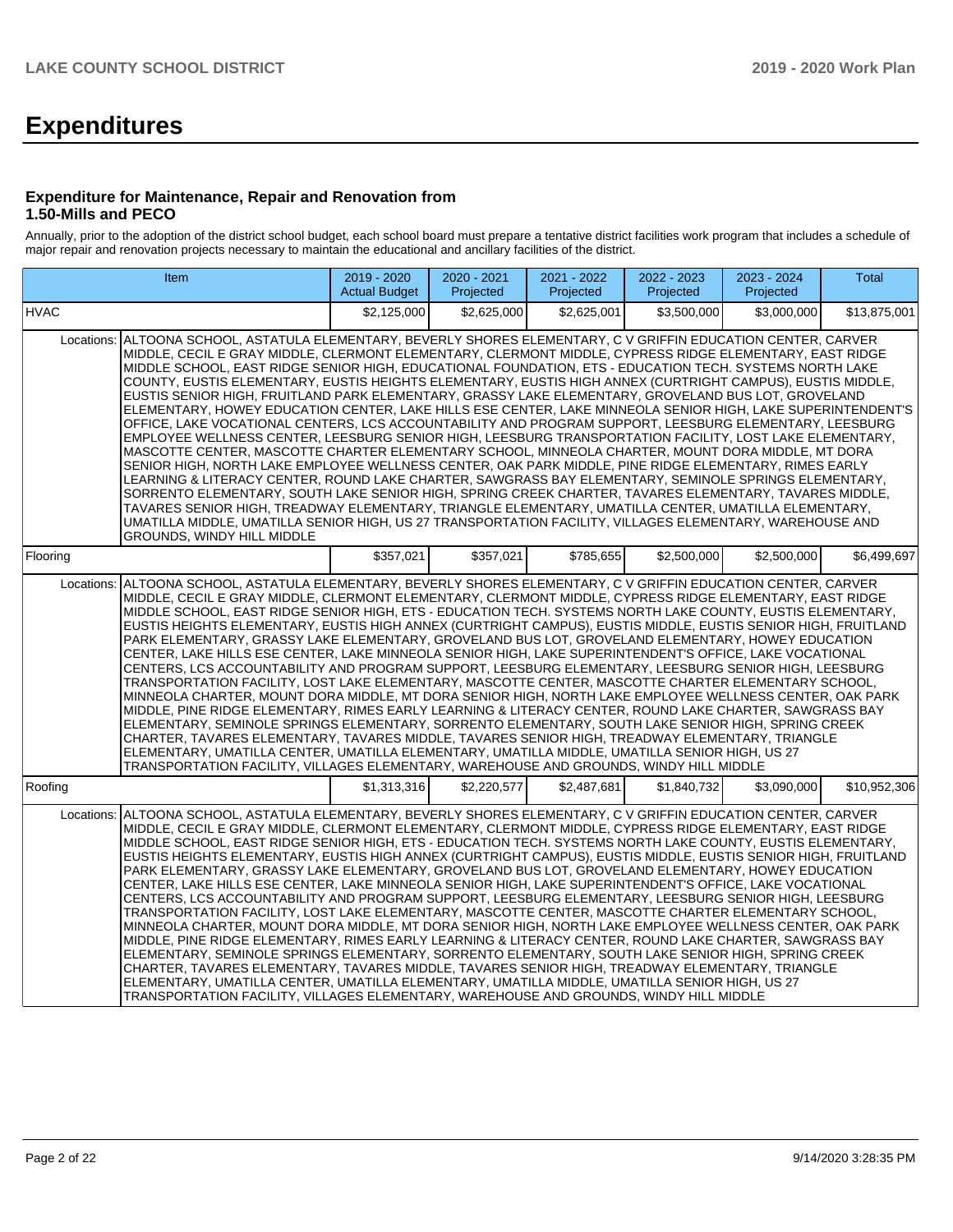| Safety to Life |                                                                                                                                                                                                                                                                                                                                                                                                                                                                                                                                                                                                                                                                                                                                                                                                                                                                                                                                                                                                                                                                                                                                                                                                                                                                                                                                                                                                                                                                                                                                                                                   | \$100,000   | \$50,000  | \$50,000  | \$50,000  | \$50,000  | \$300,000   |
|----------------|-----------------------------------------------------------------------------------------------------------------------------------------------------------------------------------------------------------------------------------------------------------------------------------------------------------------------------------------------------------------------------------------------------------------------------------------------------------------------------------------------------------------------------------------------------------------------------------------------------------------------------------------------------------------------------------------------------------------------------------------------------------------------------------------------------------------------------------------------------------------------------------------------------------------------------------------------------------------------------------------------------------------------------------------------------------------------------------------------------------------------------------------------------------------------------------------------------------------------------------------------------------------------------------------------------------------------------------------------------------------------------------------------------------------------------------------------------------------------------------------------------------------------------------------------------------------------------------|-------------|-----------|-----------|-----------|-----------|-------------|
| Locations:     | ALTOONA SCHOOL, ASTATULA ELEMENTARY, BEVERLY SHORES ELEMENTARY, C V GRIFFIN EDUCATION CENTER, CARVER<br>MIDDLE, CECIL E GRAY MIDDLE, CLERMONT ELEMENTARY, CLERMONT MIDDLE, CYPRESS RIDGE ELEMENTARY, EAST RIDGE<br>MIDDLE SCHOOL, EAST RIDGE SENIOR HIGH, ETS - EDUCATION TECH. SYSTEMS NORTH LAKE COUNTY, EUSTIS ELEMENTARY,<br>EUSTIS HEIGHTS ELEMENTARY, EUSTIS HIGH ANNEX (CURTRIGHT CAMPUS), EUSTIS MIDDLE, EUSTIS SENIOR HIGH, FRUITLAND<br>PARK ELEMENTARY, GRASSY LAKE ELEMENTARY, GROVELAND BUS LOT, GROVELAND ELEMENTARY, HOWEY EDUCATION<br>CENTER, LAKE HILLS ESE CENTER, LAKE MINNEOLA SENIOR HIGH, LAKE SUPERINTENDENT'S OFFICE, LAKE VOCATIONAL<br>CENTERS, LCS ACCOUNTABILITY AND PROGRAM SUPPORT, LEESBURG ELEMENTARY, LEESBURG SENIOR HIGH, LEESBURG<br>TRANSPORTATION FACILITY, LOST LAKE ELEMENTARY, MASCOTTE CENTER, MASCOTTE CHARTER ELEMENTARY SCHOOL,<br>MINNEOLA CHARTER, MOUNT DORA MIDDLE, MT DORA SENIOR HIGH, NORTH LAKE EMPLOYEE WELLNESS CENTER, OAK PARK<br>MIDDLE, PINE RIDGE ELEMENTARY, RIMES EARLY LEARNING & LITERACY CENTER, ROUND LAKE CHARTER, SAWGRASS BAY<br>ELEMENTARY, SEMINOLE SPRINGS ELEMENTARY, SORRENTO ELEMENTARY, SOUTH LAKE SENIOR HIGH, SPRING CREEK<br>CHARTER, TAVARES ELEMENTARY, TAVARES MIDDLE, TAVARES SENIOR HIGH, TREADWAY ELEMENTARY, TRIANGLE<br>ELEMENTARY, UMATILLA CENTER, UMATILLA ELEMENTARY, UMATILLA MIDDLE, UMATILLA SENIOR HIGH, US 27<br>TRANSPORTATION FACILITY, VILLAGES ELEMENTARY, WAREHOUSE AND GROUNDS, WINDY HILL MIDDLE                                                                          |             |           |           |           |           |             |
| Fencing        |                                                                                                                                                                                                                                                                                                                                                                                                                                                                                                                                                                                                                                                                                                                                                                                                                                                                                                                                                                                                                                                                                                                                                                                                                                                                                                                                                                                                                                                                                                                                                                                   | \$10,000    | \$110,000 | \$10,000  | \$10,000  | \$10,000  | \$150,000   |
| Locations:     | ALTOONA SCHOOL, ASTATULA ELEMENTARY, BEVERLY SHORES ELEMENTARY, C V GRIFFIN EDUCATION CENTER, CARVER<br>MIDDLE, CECIL E GRAY MIDDLE, CLERMONT ELEMENTARY, CLERMONT MIDDLE, CYPRESS RIDGE ELEMENTARY, EAST RIDGE<br>MIDDLE SCHOOL, EAST RIDGE SENIOR HIGH, EDUCATIONAL FOUNDATION, ETS - EDUCATION TECH. SYSTEMS NORTH LAKE<br>COUNTY, EUSTIS ELEMENTARY, EUSTIS HEIGHTS ELEMENTARY, EUSTIS HIGH ANNEX (CURTRIGHT CAMPUS), EUSTIS MIDDLE,<br>EUSTIS SENIOR HIGH, FRUITLAND PARK ELEMENTARY, GRASSY LAKE ELEMENTARY, GROVELAND BUS LOT, GROVELAND<br>ELEMENTARY, HOWEY EDUCATION CENTER, LAKE HILLS ESE CENTER, LAKE MINNEOLA SENIOR HIGH, LAKE SUPERINTENDENT'S<br>OFFICE, LAKE VOCATIONAL CENTERS, LCS ACCOUNTABILITY AND PROGRAM SUPPORT, LEESBURG ELEMENTARY, LEESBURG<br>EMPLOYEE WELLNESS CENTER, LEESBURG SENIOR HIGH, LEESBURG TRANSPORTATION FACILITY, LOST LAKE ELEMENTARY,<br>MASCOTTE CENTER, MASCOTTE CHARTER ELEMENTARY SCHOOL, MINNEOLA CHARTER, MOUNT DORA MIDDLE, MT DORA<br>SENIOR HIGH, NORTH LAKE EMPLOYEE WELLNESS CENTER, OAK PARK MIDDLE, PINE RIDGE ELEMENTARY, RIMES EARLY<br>LEARNING & LITERACY CENTER, ROUND LAKE CHARTER, SAWGRASS BAY ELEMENTARY, SEMINOLE SPRINGS ELEMENTARY,<br>SORRENTO ELEMENTARY, SOUTH LAKE SENIOR HIGH, SPRING CREEK CHARTER, TAVARES ELEMENTARY, TAVARES MIDDLE,<br>TAVARES SENIOR HIGH, TREADWAY ELEMENTARY, TRIANGLE ELEMENTARY, UMATILLA CENTER, UMATILLA ELEMENTARY,<br>UMATILLA MIDDLE, UMATILLA SENIOR HIGH, US 27 TRANSPORTATION FACILITY, VILLAGES ELEMENTARY, WAREHOUSE AND<br>GROUNDS, WINDY HILL MIDDLE            |             |           |           |           |           |             |
| Parking        |                                                                                                                                                                                                                                                                                                                                                                                                                                                                                                                                                                                                                                                                                                                                                                                                                                                                                                                                                                                                                                                                                                                                                                                                                                                                                                                                                                                                                                                                                                                                                                                   | \$1,110,000 | \$300,000 | \$400,000 | \$325,000 | \$50,000  | \$2,185,000 |
|                | Locations: ALTOONA SCHOOL, ASTATULA ELEMENTARY, BEVERLY SHORES ELEMENTARY, C V GRIFFIN EDUCATION CENTER, CARVER<br>MIDDLE, CECIL E GRAY MIDDLE, CLERMONT ELEMENTARY, CLERMONT MIDDLE, CYPRESS RIDGE ELEMENTARY, EAST RIDGE<br>MIDDLE SCHOOL, EAST RIDGE SENIOR HIGH, EDUCATIONAL FOUNDATION, ETS - EDUCATION TECH. SYSTEMS NORTH LAKE<br>COUNTY, EUSTIS ELEMENTARY, EUSTIS HEIGHTS ELEMENTARY, EUSTIS HIGH ANNEX (CURTRIGHT CAMPUS), EUSTIS MIDDLE,<br>EUSTIS SENIOR HIGH, FRUITLAND PARK ELEMENTARY, GRASSY LAKE ELEMENTARY, GROVELAND BUS LOT, GROVELAND<br>ELEMENTARY, HOWEY EDUCATION CENTER, LAKE HILLS ESE CENTER, LAKE MINNEOLA SENIOR HIGH, LAKE SUPERINTENDENT'S<br>OFFICE, LAKE VOCATIONAL CENTERS, LCS ACCOUNTABILITY AND PROGRAM SUPPORT, LEESBURG ELEMENTARY, LEESBURG<br>EMPLOYEE WELLNESS CENTER, LEESBURG SENIOR HIGH, LEESBURG TRANSPORTATION FACILITY, LOST LAKE ELEMENTARY,<br>MASCOTTE CENTER, MASCOTTE CHARTER ELEMENTARY SCHOOL, MINNEOLA CHARTER, MOUNT DORA MIDDLE, MT DORA<br>SENIOR HIGH, NORTH LAKE EMPLOYEE WELLNESS CENTER, OAK PARK MIDDLE, PINE RIDGE ELEMENTARY, RIMES EARLY<br>LEARNING & LITERACY CENTER, ROUND LAKE CHARTER, SAWGRASS BAY ELEMENTARY, SEMINOLE SPRINGS ELEMENTARY,<br>SORRENTO ELEMENTARY, SOUTH LAKE SENIOR HIGH, SPRING CREEK CHARTER, TAVARES ELEMENTARY, TAVARES MIDDLE,<br>TAVARES SENIOR HIGH, TREADWAY ELEMENTARY, TRIANGLE ELEMENTARY, UMATILLA CENTER, UMATILLA ELEMENTARY,<br>UMATILLA MIDDLE, UMATILLA SENIOR HIGH, US 27 TRANSPORTATION FACILITY, VILLAGES ELEMENTARY, WAREHOUSE AND<br>GROUNDS, WINDY HILL MIDDLE |             |           |           |           |           |             |
| Electrical     |                                                                                                                                                                                                                                                                                                                                                                                                                                                                                                                                                                                                                                                                                                                                                                                                                                                                                                                                                                                                                                                                                                                                                                                                                                                                                                                                                                                                                                                                                                                                                                                   | \$935,000   | \$445,000 | \$405,000 | \$905,739 | \$350,000 | \$3,040,739 |
| Locations:     | ALTOONA SCHOOL, ASTATULA ELEMENTARY, BEVERLY SHORES ELEMENTARY, C V GRIFFIN EDUCATION CENTER, CARVER<br>MIDDLE, CECIL E GRAY MIDDLE, CLERMONT ELEMENTARY, CLERMONT MIDDLE, CYPRESS RIDGE ELEMENTARY, EAST RIDGE<br>MIDDLE SCHOOL, EAST RIDGE SENIOR HIGH, ETS - EDUCATION TECH. SYSTEMS NORTH LAKE COUNTY, EUSTIS ELEMENTARY,<br>EUSTIS HEIGHTS ELEMENTARY, EUSTIS HIGH ANNEX (CURTRIGHT CAMPUS), EUSTIS MIDDLE, EUSTIS SENIOR HIGH, FRUITLAND<br>PARK ELEMENTARY, GRASSY LAKE ELEMENTARY, GROVELAND BUS LOT, GROVELAND ELEMENTARY, HOWEY EDUCATION<br>CENTER, LAKE HILLS ESE CENTER, LAKE MINNEOLA SENIOR HIGH, LAKE SUPERINTENDENT'S OFFICE, LAKE VOCATIONAL<br>CENTERS, LCS ACCOUNTABILITY AND PROGRAM SUPPORT, LEESBURG ELEMENTARY, LEESBURG SENIOR HIGH, LEESBURG<br>TRANSPORTATION FACILITY, LOST LAKE ELEMENTARY, MASCOTTE CENTER, MASCOTTE CHARTER ELEMENTARY SCHOOL,<br>MINNEOLA CHARTER, MOUNT DORA MIDDLE, MT DORA SENIOR HIGH, NORTH LAKE EMPLOYEE WELLNESS CENTER, OAK PARK<br>MIDDLE, PINE RIDGE ELEMENTARY, RIMES EARLY LEARNING & LITERACY CENTER, ROUND LAKE CHARTER, SAWGRASS BAY<br>ELEMENTARY, SEMINOLE SPRINGS ELEMENTARY, SORRENTO ELEMENTARY, SOUTH LAKE SENIOR HIGH, SPRING CREEK<br>CHARTER, TAVARES ELEMENTARY, TAVARES MIDDLE, TAVARES SENIOR HIGH, TREADWAY ELEMENTARY, TRIANGLE<br>ELEMENTARY, UMATILLA CENTER, UMATILLA ELEMENTARY, UMATILLA MIDDLE, UMATILLA SENIOR HIGH, US 27<br>TRANSPORTATION FACILITY, VILLAGES ELEMENTARY, WAREHOUSE AND GROUNDS, WINDY HILL MIDDLE                                                                          |             |           |           |           |           |             |
| Fire Alarm     |                                                                                                                                                                                                                                                                                                                                                                                                                                                                                                                                                                                                                                                                                                                                                                                                                                                                                                                                                                                                                                                                                                                                                                                                                                                                                                                                                                                                                                                                                                                                                                                   | \$300,000   | \$400,000 | \$400,000 | \$0       | \$350,000 | \$1,450,000 |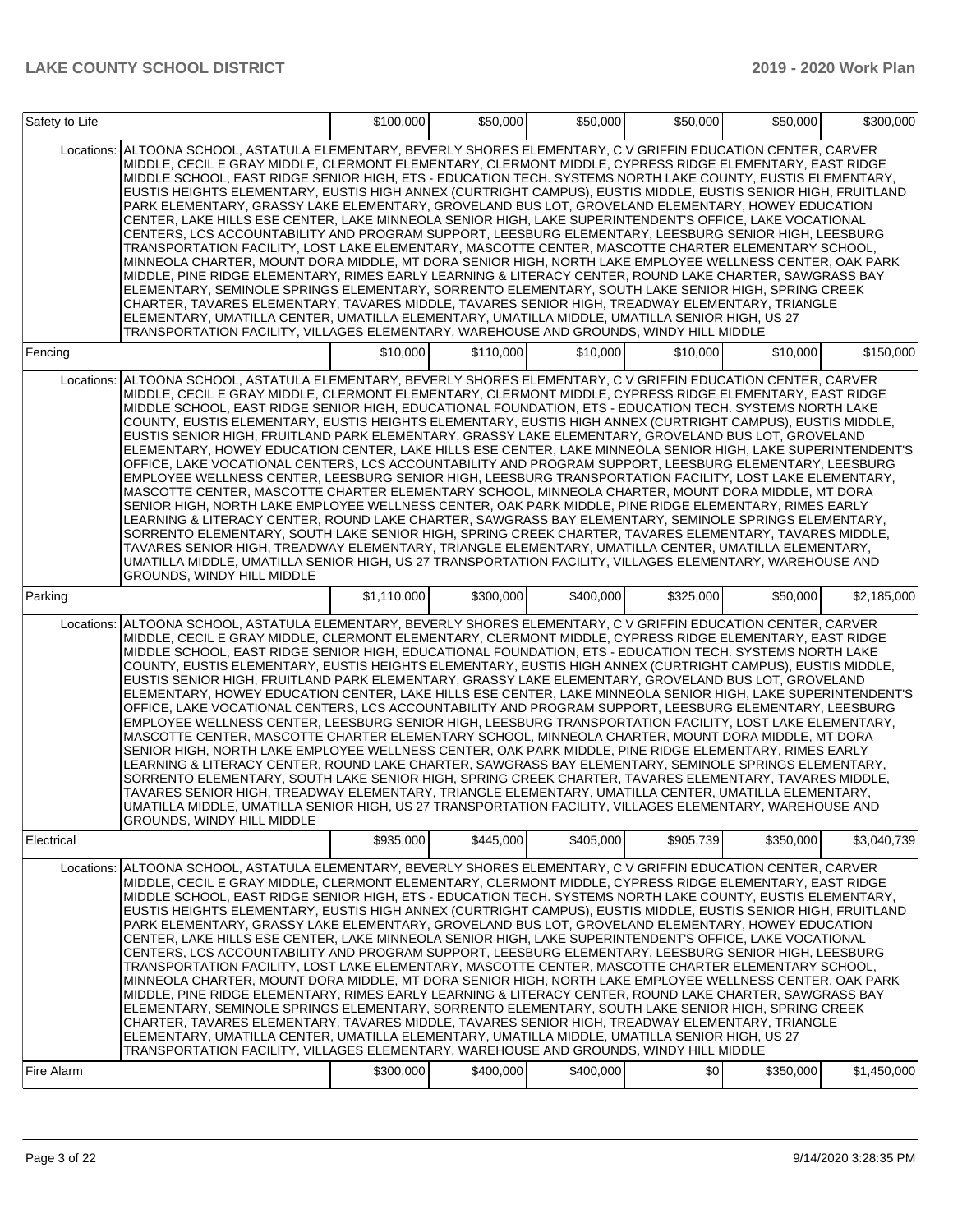|                                  | Locations: ALTOONA SCHOOL, ASTATULA ELEMENTARY, BEVERLY SHORES ELEMENTARY, C V GRIFFIN EDUCATION CENTER, CARVER<br>MIDDLE, CECIL E GRAY MIDDLE, CITRUS TOWER WELLNESS CENTER, CLERMONT ELEMENTARY, CLERMONT MIDDLE, CYPRESS<br>RIDGE ELEMENTARY, EAST RIDGE MIDDLE SCHOOL, EAST RIDGE SENIOR HIGH, EDUCATIONAL FOUNDATION, ETS - EDUCATION<br>TECH. SYSTEMS NORTH LAKE COUNTY, EUSTIS ELEMENTARY, EUSTIS HEIGHTS ELEMENTARY, EUSTIS HIGH ANNEX (CURTRIGHT<br>CAMPUS), EUSTIS MIDDLE, EUSTIS SENIOR HIGH, FRUITLAND PARK ELEMENTARY, GRASSY LAKE ELEMENTARY, GROVELAND<br>BUS LOT, GROVELAND ELEMENTARY, HOWEY EDUCATION CENTER, LAKE HILLS ESE CENTER, LAKE MINNEOLA SENIOR HIGH,<br>LAKE SUPERINTENDENT'S OFFICE. LAKE VOCATIONAL CENTERS. LCS ACCOUNTABILITY AND PROGRAM SUPPORT. LEESBURG<br>ELEMENTARY, LEESBURG EMPLOYEE WELLNESS CENTER, LEESBURG SENIOR HIGH, LEESBURG TRANSPORTATION FACILITY,<br>LOST LAKE ELEMENTARY, MASCOTTE CENTER, MASCOTTE CHARTER ELEMENTARY SCHOOL, MINNEOLA CHARTER, MOUNT<br>DORA MIDDLE, MT DORA SENIOR HIGH, NORTH LAKE EMPLOYEE WELLNESS CENTER, OAK PARK MIDDLE, PINE RIDGE<br>ELEMENTARY, RIMES EARLY LEARNING & LITERACY CENTER, ROUND LAKE CHARTER, SAWGRASS BAY ELEMENTARY, SEMINOLE<br>SPRINGS ELEMENTARY, SORRENTO ELEMENTARY, SOUTH LAKE SENIOR HIGH, SPRING CREEK CHARTER, TAVARES<br>ELEMENTARY, TAVARES MIDDLE, TAVARES SENIOR HIGH, TREADWAY ELEMENTARY, TRIANGLE ELEMENTARY, UMATILLA<br>CENTER, UMATILLA ELEMENTARY, UMATILLA MIDDLE, UMATILLA SENIOR HIGH, US 27 TRANSPORTATION FACILITY, VILLAGES<br>ELEMENTARY, WAREHOUSE AND GROUNDS, WINDY HILL MIDDLE |             |             |             |              |              |              |  |  |  |  |  |
|----------------------------------|-----------------------------------------------------------------------------------------------------------------------------------------------------------------------------------------------------------------------------------------------------------------------------------------------------------------------------------------------------------------------------------------------------------------------------------------------------------------------------------------------------------------------------------------------------------------------------------------------------------------------------------------------------------------------------------------------------------------------------------------------------------------------------------------------------------------------------------------------------------------------------------------------------------------------------------------------------------------------------------------------------------------------------------------------------------------------------------------------------------------------------------------------------------------------------------------------------------------------------------------------------------------------------------------------------------------------------------------------------------------------------------------------------------------------------------------------------------------------------------------------------------------------------------------------------------------------------------------------------------------|-------------|-------------|-------------|--------------|--------------|--------------|--|--|--|--|--|
| Telephone/Intercom System        |                                                                                                                                                                                                                                                                                                                                                                                                                                                                                                                                                                                                                                                                                                                                                                                                                                                                                                                                                                                                                                                                                                                                                                                                                                                                                                                                                                                                                                                                                                                                                                                                                 | \$0         | \$0         | \$0         | \$0          | \$0          | \$0          |  |  |  |  |  |
|                                  | Locations: No Locations for this expenditure.                                                                                                                                                                                                                                                                                                                                                                                                                                                                                                                                                                                                                                                                                                                                                                                                                                                                                                                                                                                                                                                                                                                                                                                                                                                                                                                                                                                                                                                                                                                                                                   |             |             |             |              |              |              |  |  |  |  |  |
| <b>Closed Circuit Television</b> |                                                                                                                                                                                                                                                                                                                                                                                                                                                                                                                                                                                                                                                                                                                                                                                                                                                                                                                                                                                                                                                                                                                                                                                                                                                                                                                                                                                                                                                                                                                                                                                                                 | \$0         | \$0         | \$0         | \$0          | \$0          | \$0          |  |  |  |  |  |
|                                  | Locations: No Locations for this expenditure.                                                                                                                                                                                                                                                                                                                                                                                                                                                                                                                                                                                                                                                                                                                                                                                                                                                                                                                                                                                                                                                                                                                                                                                                                                                                                                                                                                                                                                                                                                                                                                   |             |             |             |              |              |              |  |  |  |  |  |
| Paint                            |                                                                                                                                                                                                                                                                                                                                                                                                                                                                                                                                                                                                                                                                                                                                                                                                                                                                                                                                                                                                                                                                                                                                                                                                                                                                                                                                                                                                                                                                                                                                                                                                                 | \$1.654.663 | \$1,397,402 | \$1,373,684 | \$1.500.550  | \$1,500,000  | \$7,426,299  |  |  |  |  |  |
|                                  | ALTOONA SCHOOL, ASTATULA ELEMENTARY, BEVERLY SHORES ELEMENTARY, C V GRIFFIN EDUCATION CENTER, CARVER<br>Locations:<br>MIDDLE, CECIL E GRAY MIDDLE, CLERMONT ELEMENTARY, CLERMONT MIDDLE, CYPRESS RIDGE ELEMENTARY, EAST RIDGE<br>MIDDLE SCHOOL, EAST RIDGE SENIOR HIGH, ETS - EDUCATION TECH. SYSTEMS NORTH LAKE COUNTY, EUSTIS ELEMENTARY,<br>EUSTIS HEIGHTS ELEMENTARY, EUSTIS HIGH ANNEX (CURTRIGHT CAMPUS), EUSTIS MIDDLE, EUSTIS SENIOR HIGH, FRUITLAND<br>PARK ELEMENTARY. GRASSY LAKE ELEMENTARY. GROVELAND BUS LOT. GROVELAND ELEMENTARY. HOWEY EDUCATION<br>CENTER, LAKE HILLS ESE CENTER, LAKE MINNEOLA SENIOR HIGH, LAKE SUPERINTENDENT'S OFFICE, LAKE VOCATIONAL<br>CENTERS, LCS ACCOUNTABILITY AND PROGRAM SUPPORT, LEESBURG ELEMENTARY, LEESBURG SENIOR HIGH, LEESBURG<br>TRANSPORTATION FACILITY, LOST LAKE ELEMENTARY, MASCOTTE CENTER, MASCOTTE CHARTER ELEMENTARY SCHOOL,<br>MINNEOLA CHARTER, MOUNT DORA MIDDLE, MT DORA SENIOR HIGH, NORTH LAKE EMPLOYEE WELLNESS CENTER, OAK PARK<br>MIDDLE, PINE RIDGE ELEMENTARY, RIMES EARLY LEARNING & LITERACY CENTER, ROUND LAKE CHARTER, SAWGRASS BAY<br>ELEMENTARY, SEMINOLE SPRINGS ELEMENTARY, SORRENTO ELEMENTARY, SOUTH LAKE SENIOR HIGH, SPRING CREEK<br>CHARTER, TAVARES ELEMENTARY, TAVARES MIDDLE, TAVARES SENIOR HIGH, TREADWAY ELEMENTARY, TRIANGLE<br>ELEMENTARY, UMATILLA CENTER, UMATILLA ELEMENTARY, UMATILLA MIDDLE, UMATILLA SENIOR HIGH, US 27<br>TRANSPORTATION FACILITY, VILLAGES ELEMENTARY, WAREHOUSE AND GROUNDS, WINDY HILL MIDDLE                                                                                          |             |             |             |              |              |              |  |  |  |  |  |
| Maintenance/Repair               |                                                                                                                                                                                                                                                                                                                                                                                                                                                                                                                                                                                                                                                                                                                                                                                                                                                                                                                                                                                                                                                                                                                                                                                                                                                                                                                                                                                                                                                                                                                                                                                                                 | \$900,000   | \$900,000   | \$667,979   | \$867,979    | \$600,000    | \$3,935,958  |  |  |  |  |  |
|                                  | Locations: ALTOONA SCHOOL, ASTATULA ELEMENTARY, BEVERLY SHORES ELEMENTARY, C V GRIFFIN EDUCATION CENTER, CARVER<br>MIDDLE, CECIL E GRAY MIDDLE, CLERMONT ELEMENTARY, CLERMONT MIDDLE, CYPRESS RIDGE ELEMENTARY, EAST RIDGE<br>MIDDLE SCHOOL, EAST RIDGE SENIOR HIGH, ETS - EDUCATION TECH. SYSTEMS NORTH LAKE COUNTY, EUSTIS ELEMENTARY,<br>EUSTIS HEIGHTS ELEMENTARY, EUSTIS HIGH ANNEX (CURTRIGHT CAMPUS), EUSTIS MIDDLE, EUSTIS SENIOR HIGH, FRUITLAND<br>PARK ELEMENTARY, GRASSY LAKE ELEMENTARY, GROVELAND BUS LOT, GROVELAND ELEMENTARY, HOWEY EDUCATION<br>CENTER, LAKE HILLS ESE CENTER, LAKE MINNEOLA SENIOR HIGH, LAKE SUPERINTENDENT'S OFFICE, LAKE VOCATIONAL<br>CENTERS, LCS ACCOUNTABILITY AND PROGRAM SUPPORT, LEESBURG ELEMENTARY, LEESBURG SENIOR HIGH, LEESBURG<br>TRANSPORTATION FACILITY, LOST LAKE ELEMENTARY, MASCOTTE CENTER, MASCOTTE CHARTER ELEMENTARY SCHOOL,<br>MINNEOLA CHARTER, MOUNT DORA MIDDLE, MT DORA SENIOR HIGH, NORTH LAKE EMPLOYEE WELLNESS CENTER, OAK PARK<br>MIDDLE, PINE RIDGE ELEMENTARY, RIMES EARLY LEARNING & LITERACY CENTER, ROUND LAKE CHARTER, SAWGRASS BAY<br>ELEMENTARY, SEMINOLE SPRINGS ELEMENTARY, SORRENTO ELEMENTARY, SOUTH LAKE SENIOR HIGH, SPRING CREEK<br>CHARTER, TAVARES ELEMENTARY, TAVARES MIDDLE, TAVARES SENIOR HIGH, TREADWAY ELEMENTARY, TRIANGLE<br>ELEMENTARY, UMATILLA CENTER, UMATILLA ELEMENTARY, UMATILLA MIDDLE, UMATILLA SENIOR HIGH, US 27<br>TRANSPORTATION FACILITY, VILLAGES ELEMENTARY, WAREHOUSE AND GROUNDS, WINDY HILL MIDDLE                                                                                             |             |             |             |              |              |              |  |  |  |  |  |
|                                  | <b>Sub Total:</b>                                                                                                                                                                                                                                                                                                                                                                                                                                                                                                                                                                                                                                                                                                                                                                                                                                                                                                                                                                                                                                                                                                                                                                                                                                                                                                                                                                                                                                                                                                                                                                                               | \$8,805,000 | \$8,805,000 | \$9,205,000 | \$11,500,000 | \$11,500,000 | \$49,815,000 |  |  |  |  |  |

| <b>IPECO Maintenance Expenditures</b> | \$0          | ድሰ<br>υU     | \$0          | ሶሳ<br>υU     | \$0          | \$0          |
|---------------------------------------|--------------|--------------|--------------|--------------|--------------|--------------|
| <b>1.50 Mill Sub Total:</b>           | \$10,000,000 | \$10,000,000 | \$10,000,000 | \$12,000,000 | \$12,000,000 | \$54,000,000 |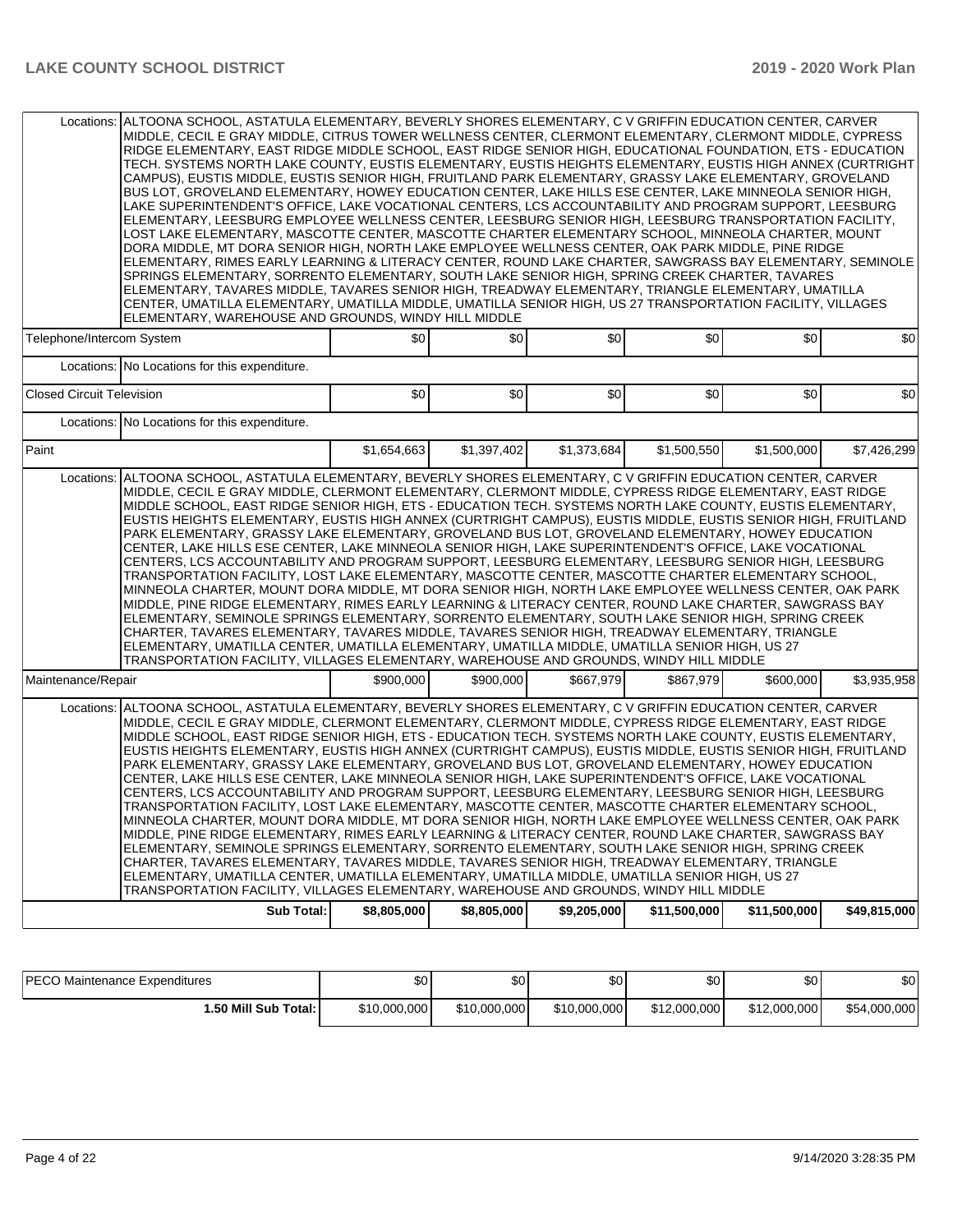| <b>Other Items</b>                                                                                                                                                                                                                                                                                                                                                                                                                                                                                                                                                                                                                                                                                                                                                                                                                                                                                                                                                                                                                                                                                                                                                                                                                                                                                                                                                                                                                                                                                                 | 2019 - 2020<br><b>Actual Budget</b> | $2020 - 2021$<br>Projected | 2021 - 2022<br>Projected | 2022 - 2023<br>Projected | 2023 - 2024<br>Projected | <b>Total</b> |  |
|--------------------------------------------------------------------------------------------------------------------------------------------------------------------------------------------------------------------------------------------------------------------------------------------------------------------------------------------------------------------------------------------------------------------------------------------------------------------------------------------------------------------------------------------------------------------------------------------------------------------------------------------------------------------------------------------------------------------------------------------------------------------------------------------------------------------------------------------------------------------------------------------------------------------------------------------------------------------------------------------------------------------------------------------------------------------------------------------------------------------------------------------------------------------------------------------------------------------------------------------------------------------------------------------------------------------------------------------------------------------------------------------------------------------------------------------------------------------------------------------------------------------|-------------------------------------|----------------------------|--------------------------|--------------------------|--------------------------|--------------|--|
| Plumbing                                                                                                                                                                                                                                                                                                                                                                                                                                                                                                                                                                                                                                                                                                                                                                                                                                                                                                                                                                                                                                                                                                                                                                                                                                                                                                                                                                                                                                                                                                           | \$1,145,000                         | \$1.145.000                | \$745,000                | \$500,000                | \$500,000                | \$4,035,000  |  |
| Locations ALTOONA SCHOOL, ASTATULA ELEMENTARY, BEVERLY SHORES ELEMENTARY, C V GRIFFIN EDUCATION CENTER, CARVER<br>MIDDLE, CECIL E GRAY MIDDLE, CLERMONT ELEMENTARY, CLERMONT MIDDLE, CYPRESS RIDGE ELEMENTARY, EAST RIDGE<br>MIDDLE SCHOOL, EAST RIDGE SENIOR HIGH, ETS - EDUCATION TECH. SYSTEMS NORTH LAKE COUNTY, EUSTIS ELEMENTARY,<br>EUSTIS HEIGHTS ELEMENTARY, EUSTIS HIGH ANNEX (CURTRIGHT CAMPUS), EUSTIS MIDDLE, EUSTIS SENIOR HIGH,<br>FRUITLAND PARK ELEMENTARY, GRASSY LAKE ELEMENTARY, GROVELAND BUS LOT, GROVELAND ELEMENTARY, HOWEY<br>EDUCATION CENTER, LAKE HILLS ESE CENTER, LAKE MINNEOLA SENIOR HIGH, LAKE SUPERINTENDENT'S OFFICE, LAKE<br>VOCATIONAL CENTERS, LCS ACCOUNTABILITY AND PROGRAM SUPPORT, LEESBURG ELEMENTARY, LEESBURG SENIOR HIGH,<br>LEESBURG TRANSPORTATION FACILITY, LOST LAKE ELEMENTARY, MASCOTTE CENTER, MASCOTTE CHARTER ELEMENTARY<br>SCHOOL, MINNEOLA CHARTER, MOUNT DORA MIDDLE, MT DORA SENIOR HIGH, NORTH LAKE EMPLOYEE WELLNESS CENTER,<br>OAK PARK MIDDLE, PINE RIDGE ELEMENTARY, RIMES EARLY LEARNING & LITERACY CENTER, ROUND LAKE CHARTER,<br>SAWGRASS BAY ELEMENTARY, SEMINOLE SPRINGS ELEMENTARY, SORRENTO ELEMENTARY, SOUTH LAKE SENIOR HIGH,<br>SPRING CREEK CHARTER, TAVARES ELEMENTARY, TAVARES MIDDLE, TAVARES SENIOR HIGH, TREADWAY ELEMENTARY,<br>TRIANGLE ELEMENTARY, UMATILLA CENTER, UMATILLA ELEMENTARY, UMATILLA MIDDLE, UMATILLA SENIOR HIGH, US 27<br>TRANSPORTATION FACILITY, VILLAGES ELEMENTARY, WAREHOUSE AND GROUNDS, WINDY HILL MIDDLE |                                     |                            |                          |                          |                          |              |  |
| Electronics                                                                                                                                                                                                                                                                                                                                                                                                                                                                                                                                                                                                                                                                                                                                                                                                                                                                                                                                                                                                                                                                                                                                                                                                                                                                                                                                                                                                                                                                                                        | \$50,000                            | \$50,000                   | \$50,000                 | \$0                      | \$0                      | \$150,000    |  |
| Locations ALTOONA SCHOOL, ASTATULA ELEMENTARY, BEVERLY SHORES ELEMENTARY, C V GRIFFIN EDUCATION CENTER, CARVER<br>MIDDLE, CECIL E GRAY MIDDLE, CLERMONT ELEMENTARY, CLERMONT MIDDLE, CYPRESS RIDGE ELEMENTARY, EAST RIDGE<br>MIDDLE SCHOOL, EAST RIDGE SENIOR HIGH, ETS - EDUCATION TECH. SYSTEMS NORTH LAKE COUNTY, EUSTIS ELEMENTARY,<br>EUSTIS HEIGHTS ELEMENTARY, EUSTIS HIGH ANNEX (CURTRIGHT CAMPUS), EUSTIS MIDDLE, EUSTIS SENIOR HIGH,<br>FRUITLAND PARK ELEMENTARY, GRASSY LAKE ELEMENTARY, GROVELAND BUS LOT, GROVELAND ELEMENTARY, HOWEY<br>EDUCATION CENTER. LAKE HILLS ESE CENTER. LAKE MINNEOLA SENIOR HIGH. LAKE SUPERINTENDENT'S OFFICE. LAKE<br>VOCATIONAL CENTERS, LCS ACCOUNTABILITY AND PROGRAM SUPPORT, LEESBURG ELEMENTARY, LEESBURG SENIOR HIGH,<br>LEESBURG TRANSPORTATION FACILITY. LOST LAKE ELEMENTARY. MASCOTTE CENTER. MASCOTTE CHARTER ELEMENTARY<br>SCHOOL, MINNEOLA CHARTER, MOUNT DORA MIDDLE, MT DORA SENIOR HIGH, NORTH LAKE EMPLOYEE WELLNESS CENTER,<br>OAK PARK MIDDLE, PINE RIDGE ELEMENTARY, RIMES EARLY LEARNING & LITERACY CENTER, ROUND LAKE CHARTER,<br>SAWGRASS BAY ELEMENTARY, SEMINOLE SPRINGS ELEMENTARY, SORRENTO ELEMENTARY, SOUTH LAKE SENIOR HIGH,<br>SPRING CREEK CHARTER, TAVARES ELEMENTARY, TAVARES MIDDLE, TAVARES SENIOR HIGH, TREADWAY ELEMENTARY,<br>TRIANGLE ELEMENTARY, UMATILLA CENTER, UMATILLA ELEMENTARY, UMATILLA MIDDLE, UMATILLA SENIOR HIGH, US 27<br>TRANSPORTATION FACILITY. VILLAGES ELEMENTARY. WAREHOUSE AND GROUNDS. WINDY HILL MIDDLE |                                     |                            |                          |                          |                          |              |  |
| Total:                                                                                                                                                                                                                                                                                                                                                                                                                                                                                                                                                                                                                                                                                                                                                                                                                                                                                                                                                                                                                                                                                                                                                                                                                                                                                                                                                                                                                                                                                                             | \$10,000,000                        | \$10,000,000               | \$10,000,000             | \$12,000,000             | \$12,000,000             | \$54,000,000 |  |

### **Local 1.50 Mill Expenditure For Maintenance, Repair and Renovation**

Anticipated expenditures expected from local funding sources over the years covered by the current work plan.

| Item                                                          | 2019 - 2020<br><b>Actual Budget</b> | 2020 - 2021<br>Projected | 2021 - 2022<br>Projected | 2022 - 2023<br>Projected | 2023 - 2024<br>Projected | <b>Total</b> |
|---------------------------------------------------------------|-------------------------------------|--------------------------|--------------------------|--------------------------|--------------------------|--------------|
| Remaining Maint and Repair from 1.5 Mills                     | \$10,000,000                        | \$10,000,000             | \$10,000,000             | \$12,000,000             | \$12,000,000             | \$54,000,000 |
| Maintenance/Repair Salaries                                   | \$6,000,000                         | \$6,000,000              | \$6,000,000              | \$6,000,000              | \$6,000,000              | \$30,000,000 |
| <b>School Bus Purchases</b>                                   | \$3,000,000                         | \$3,000,000              | \$3,000,000              | \$4,000,000              | \$4,000,000              | \$17,000,000 |
| Other Vehicle Purchases                                       | \$600,000                           | \$600,000                | \$600,000                | \$600,000                | \$600,000                | \$3,000,000  |
| Capital Outlay Equipment                                      | \$800,000                           | \$800,000                | \$800,000                | \$800,000                | \$800,000                | \$4,000,000  |
| Rent/Lease Payments                                           | \$0                                 | \$0                      | \$0                      | \$0                      | \$0                      | \$0          |
| <b>COP Debt Service</b>                                       | \$19,782,609                        | \$19,773,733             | \$18,825,246             | \$18,776,411             | \$18,982,116             | \$96,140,115 |
| Rent/Lease Relocatables                                       | \$1,150,000                         | \$1,150,000              | \$900,000                | \$900,000                | \$900,000                | \$5,000,000  |
| <b>Environmental Problems</b>                                 | \$0                                 | \$0                      | \$0                      | \$0                      | \$0                      | \$0          |
| s.1011.14 Debt Service                                        | \$0                                 | \$0                      | \$0                      | \$0                      | \$0                      | \$0          |
| Special Facilities Construction Account                       | \$0                                 | \$0                      | \$0                      | \$0                      | \$0                      | \$0          |
| Premiums for Property Casualty Insurance - 1011.71<br> (4a,b) | \$0                                 | \$0                      | \$0                      | \$0                      | \$0                      | \$0          |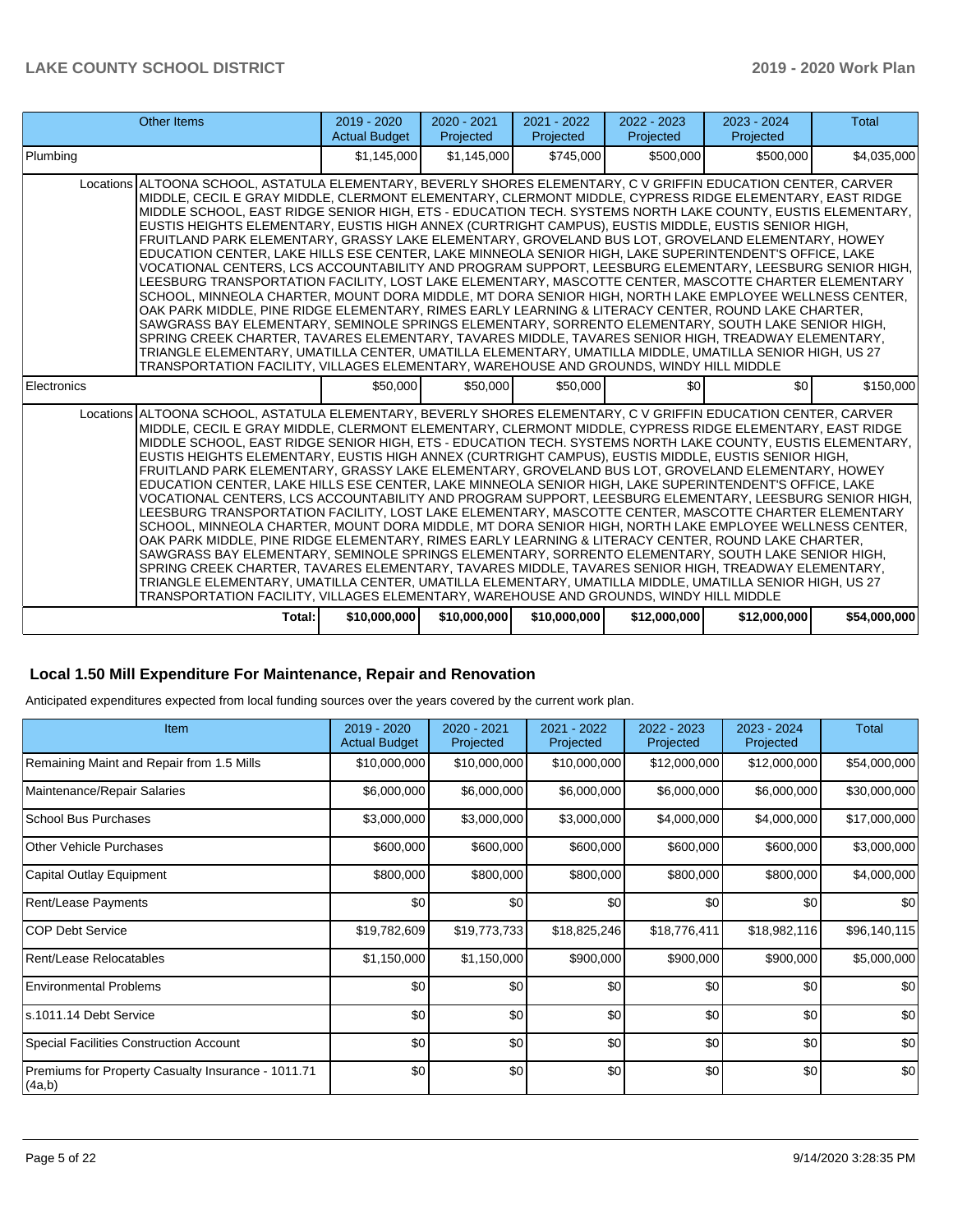| Qualified School Construction Bonds (QSCB) | \$0 <sub>1</sub> | \$0          | \$0          | \$0          | \$0          | \$0           |
|--------------------------------------------|------------------|--------------|--------------|--------------|--------------|---------------|
| Qualified Zone Academy Bonds (QZAB)        | \$0              | \$0          | \$0          | \$0          | \$0          | \$0           |
| Technology Refresh/Computer Upgrades       | \$3,000,000      | \$3,000,000  | \$3,000,000  | \$3,000,000  | \$3,000,000  | \$15,000,000  |
| Capital Software Transfer                  | \$1,100,000      | \$1.100.000  | \$1,100,000  | \$1,100,000  | \$1,100,000  | \$5,500,000   |
| Local Expenditure Totals:                  | \$45,432,609     | \$45,423,733 | \$44.225.246 | \$47,176,411 | \$47,382,116 | \$229,640,115 |

# **Revenue**

# **1.50 Mill Revenue Source**

Schedule of Estimated Capital Outlay Revenue from each currently approved source which is estimated to be available for expenditures on the projects included in the tentative district facilities work program. All amounts are NET after considering carryover balances, interest earned, new COP's, 1011.14 and 1011.15 loans, etc. Districts cannot use 1.5-Mill funds for salaries except for those explicitly associated with maintenance/repair projects. (1011.71 (5), F.S.)

| Item                                                                                | Fund | $2019 - 2020$<br><b>Actual Value</b> | $2020 - 2021$<br>Projected | $2021 - 2022$<br>Projected | $2022 - 2023$<br>Projected | $2023 - 2024$<br>Projected | Total             |
|-------------------------------------------------------------------------------------|------|--------------------------------------|----------------------------|----------------------------|----------------------------|----------------------------|-------------------|
| $(1)$ Non-exempt property<br>lassessed valuation                                    |      | \$24,756,247,000                     | \$26,241,622,220           | \$28,078,535,410           | \$30,044,033,330           | \$32,147,115,000           | \$141,267,552,960 |
| $(2)$ The Millage projected for<br>discretionary capital outlay per<br>ls.1011.71   |      | 1.50                                 | 1.50                       | .50                        | 1.50                       | 1.50                       |                   |
| $(3)$ Full value of the 1.50-Mill<br>discretionary capital outlay per<br>ls.1011.71 |      | \$41,590,495                         | \$44,085,925               | \$47,171,939               | \$50,473,976               | \$54,007,153               | \$237,329,488     |
| $(4)$ Value of the portion of the 1.50<br>-Mill ACTUALLY levied                     | 370  | \$35,648,996                         | \$37,787,936               | \$40,433,091               | \$43,263,408               | \$46,291,846               | \$203,425,277     |
| $(5)$ Difference of lines $(3)$ and $(4)$                                           |      | \$5,941,499                          | \$6,297,989                | \$6,738,848                | \$7,210,568                | \$7,715,307                | \$33,904,211      |

# **PECO Revenue Source**

The figure in the row designated "PECO Maintenance" will be subtracted from funds available for new construction because PECO maintenance dollars cannot be used for new construction.

| Item                                 | Fund             | 2019 - 2020<br><b>Actual Budget</b> | $2020 - 2021$<br>Projected | 2021 - 2022<br>Projected | $2022 - 2023$<br>Projected | 2023 - 2024<br>Projected | Total            |
|--------------------------------------|------------------|-------------------------------------|----------------------------|--------------------------|----------------------------|--------------------------|------------------|
| <b>PECO New Construction</b>         | 340 <sup>1</sup> | \$0 <sub>1</sub>                    | \$0                        | \$0                      | \$0 <sub>1</sub>           | \$0                      | \$0 <sub>1</sub> |
| <b>PECO Maintenance Expenditures</b> |                  | \$0 <sub>1</sub>                    | \$0                        | \$0                      | \$0                        | \$0                      | \$0              |
|                                      |                  | \$0                                 | \$0                        | \$0                      | \$0                        | \$0                      | \$0              |

# **CO & DS Revenue Source**

Revenue from Capital Outlay and Debt Service funds.

| Item                                      | Fund | $2019 - 2020$<br><b>Actual Budget</b> | 2020 - 2021<br>Projected | 2021 - 2022<br>Projected | $2022 - 2023$<br>Projected | $2023 - 2024$<br>Projected | Total       |
|-------------------------------------------|------|---------------------------------------|--------------------------|--------------------------|----------------------------|----------------------------|-------------|
| ICO & DS Cash Flow-through<br>Distributed | 360  | \$691.310                             | \$691,310                | \$691.310                | \$691.310                  | \$691,310                  | \$3,456,550 |
| ICO & DS Interest on<br>Undistributed CO  | 360  | \$28,339                              | \$28,339                 | \$28,339                 | \$28.339                   | \$28,339                   | \$141,695   |
|                                           |      | \$719,649                             | \$719.649                | \$719.649                | \$719.649                  | \$719.649                  | \$3,598,245 |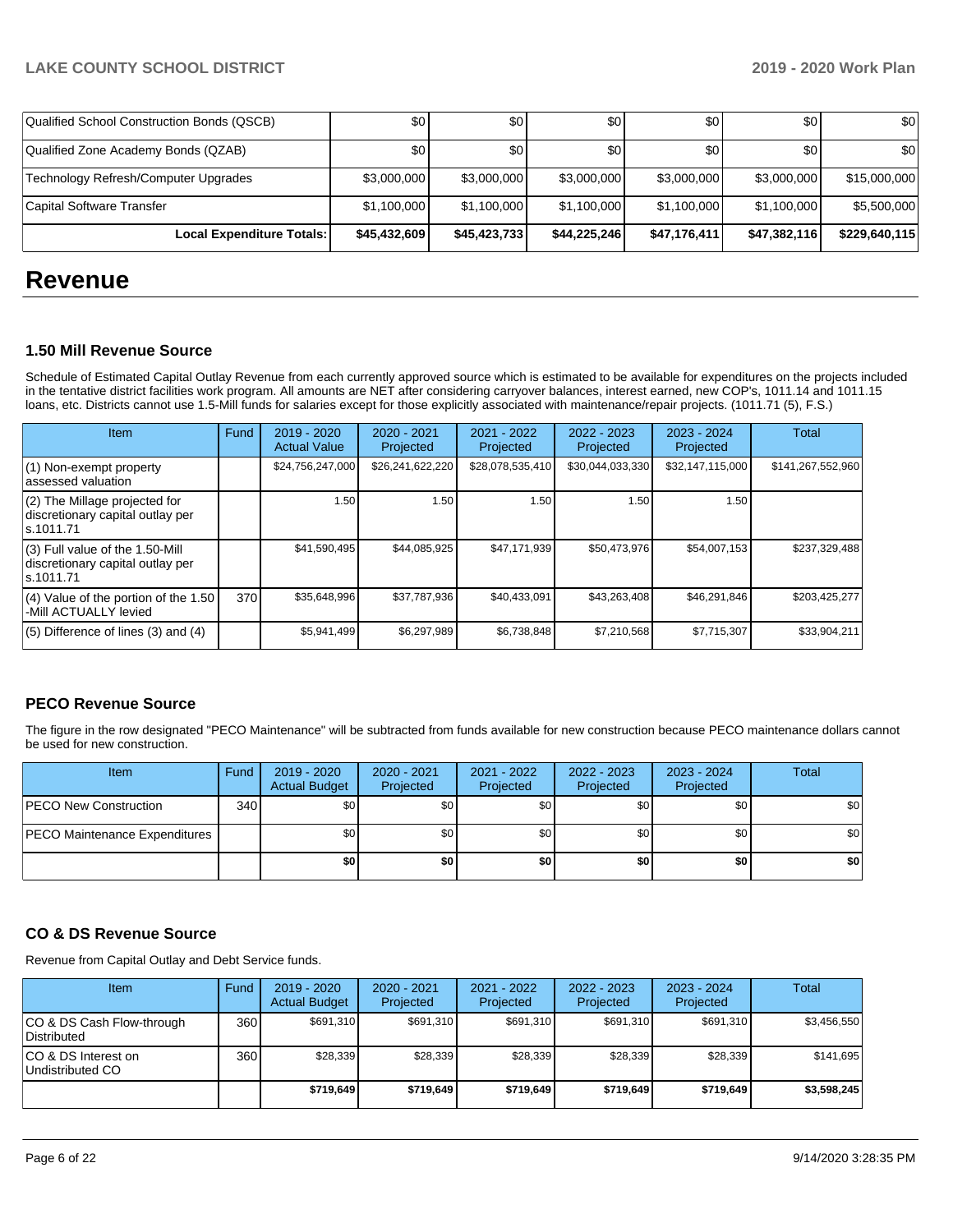# **Fair Share Revenue Source**

All legally binding commitments for proportionate fair-share mitigation for impacts on public school facilities must be included in the 5-year district work program.

| ltem                        | $2019 - 2020$<br><b>Actual Budget</b> | 2020 - 2021<br>Projected | 2021 - 2022<br>Projected | 2022 - 2023<br>Projected | 2023 - 2024<br>Projected | Total       |
|-----------------------------|---------------------------------------|--------------------------|--------------------------|--------------------------|--------------------------|-------------|
| Lake Minneola High Addition | \$640,104                             | \$771,916                | \$166.120                | \$399,500                | \$0                      | \$1,977,640 |
|                             | \$640.104                             | \$771,916                | \$166.120                | \$399,500                | \$0                      | \$1.977.640 |

# **Sales Surtax Referendum**

Specific information about any referendum for a 1-cent or ½-cent surtax referendum during the previous year.

**Did the school district hold a surtax referendum during the past fiscal year 2018 - 2019?**

No

### **Additional Revenue Source**

Any additional revenue sources

| Item                                                                                                   | 2019 - 2020<br><b>Actual Value</b> | $2020 - 2021$<br>Projected | 2021 - 2022<br>Projected | 2022 - 2023<br>Projected | 2023 - 2024<br>Projected | <b>Total</b> |
|--------------------------------------------------------------------------------------------------------|------------------------------------|----------------------------|--------------------------|--------------------------|--------------------------|--------------|
| Proceeds from a s.1011.14/15 F.S. Loans                                                                | \$0                                | \$0                        | \$0                      | \$0                      | \$0                      | \$0          |
| District Bonds - Voted local bond<br>referendum proceeds per s.9, Art VII<br><b>State Constitution</b> | \$0                                | \$0                        | \$0                      | \$0                      | \$0                      | \$0          |
| Proceeds from Special Act Bonds                                                                        | \$0                                | \$0                        | \$0                      | \$0                      | \$0                      | \$0          |
| Estimated Revenue from CO & DS Bond<br>Sale                                                            | \$0                                | \$0                        | \$0                      | \$0                      | \$0                      | \$0          |
| Proceeds from Voted Capital<br>Improvements millage                                                    | \$0                                | \$0                        | \$0                      | \$0                      | \$0                      | \$0          |
| Other Revenue for Other Capital Projects                                                               | \$0                                | \$0                        | \$0                      | \$0                      | \$0                      | \$0          |
| Proceeds from 1/2 cent sales surtax<br>authorized by school board                                      | \$0                                | \$0                        | \$0                      | \$0                      | \$0                      | \$0          |
| Proceeds from local governmental<br>infrastructure sales surtax                                        | \$16,250,000                       | \$16,750,000               | \$17,250,000             | \$17,750,000             | \$18,250,000             | \$86,250,000 |
| Proceeds from Certificates of<br>Participation (COP's) Sale                                            | \$0                                | \$0                        | \$0                      | \$0                      | \$0                      | \$0          |
| Classrooms First Bond proceeds amount<br>authorized in FY 1997-98                                      | \$0                                | \$0                        | \$0                      | \$0                      | \$0                      | \$0          |
| <b>Classrooms for Kids</b>                                                                             | \$0                                | \$0                        | \$0                      | \$0                      | \$0                      | \$0          |
| <b>District Equity Recognition</b>                                                                     | \$0                                | \$0                        | \$0                      | \$0                      | \$0                      | \$0          |
| <b>Federal Grants</b>                                                                                  | \$0                                | \$0                        | \$0                      | \$0                      | \$0                      | \$0          |
| Proportionate share mitigation (actual<br>cash revenue only, not in kind donations)                    | \$0                                | \$0                        | \$0                      | \$0                      | \$0                      | \$0          |
| Impact fees received                                                                                   | \$15,000,000                       | \$15,050,000               | \$13,366,064             | \$15,484,380             | \$16,000,000             | \$74,900,444 |
| Private donations                                                                                      | \$0                                | \$0                        | \$0                      | \$0                      | \$0                      | \$0          |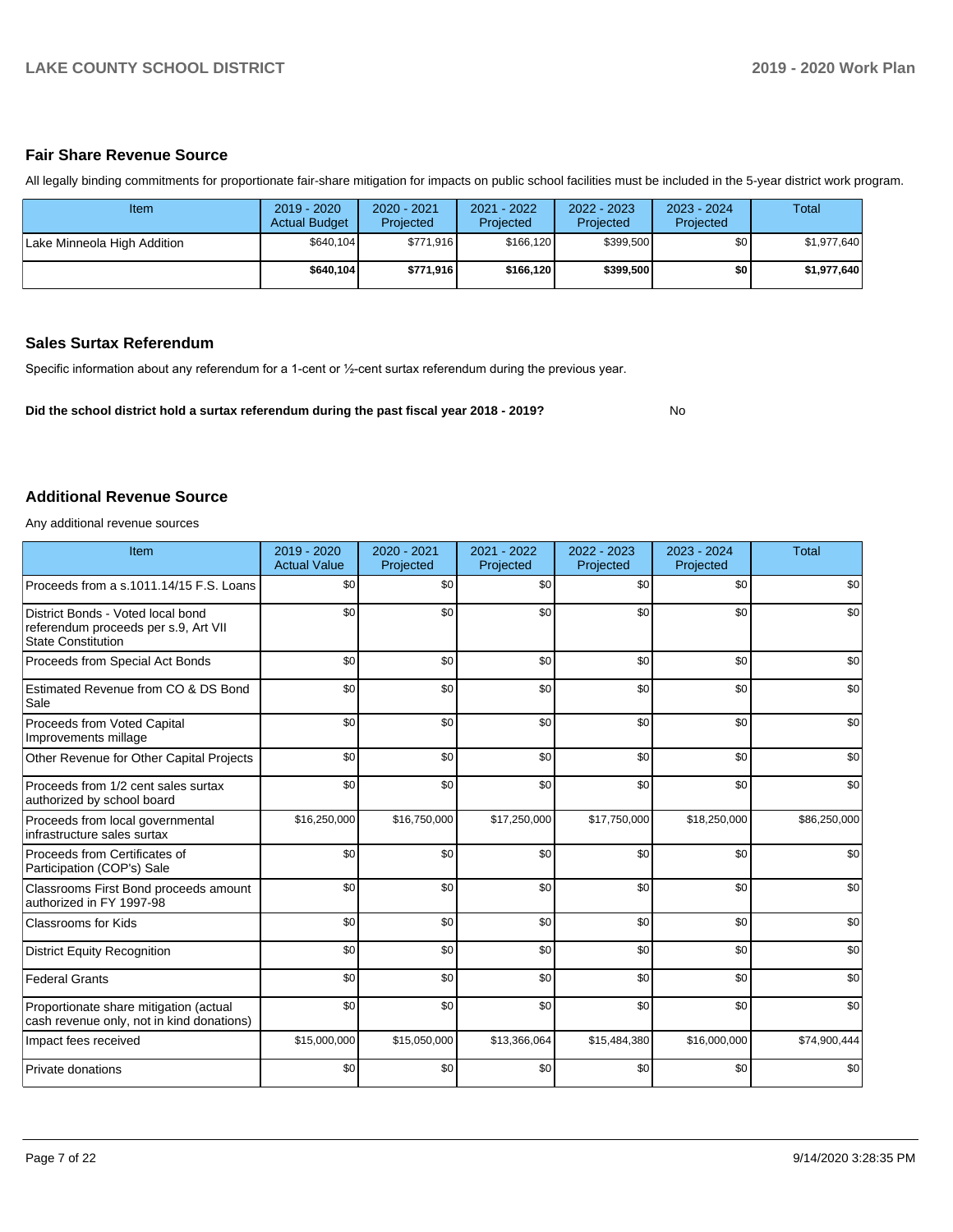| Grants from local governments or not-for-<br>profit organizations                                                         | \$0           | \$0 <sub>1</sub> | \$0          | \$0          | \$0          | \$0           |
|---------------------------------------------------------------------------------------------------------------------------|---------------|------------------|--------------|--------------|--------------|---------------|
| Interest, Including Profit On Investment                                                                                  | \$100,000     | \$100,000        | \$100,000    | \$100,000    | \$100,000    | \$500,000     |
| Revenue from Bonds pledging proceeds<br>from 1 cent or 1/2 cent Sales Surtax                                              | \$0           | \$0 <sub>1</sub> | \$0          | \$0          | \$0          | \$0           |
| <b>Total Fund Balance Carried Forward</b>                                                                                 | \$72,994,322  | \$0              | \$0          | \$0          | \$0          | \$72,994,322  |
| General Capital Outlay Obligated Fund<br><b>Balance Carried Forward From Total</b><br><b>Fund Balance Carried Forward</b> | \$0           | \$0 <sub>1</sub> | \$0          | \$0          | \$0          | \$0           |
| Special Facilities Construction Account                                                                                   | \$0           | \$0 <sub>1</sub> | \$0          | \$0          | \$0          | \$0           |
| One Cent - 1/2 Cent Sales Surtax Debt<br>Service From Total Fund Balance Carried<br>Forward                               | \$0           | \$0              | \$0          | \$0          | \$0          | \$0           |
| Capital Outlay Projects Funds Balance<br>Carried Forward From Total Fund<br><b>Balance Carried Forward</b>                | \$0           | \$0              | \$0          | \$0          | \$0          | \$0           |
| <b>Subtotal</b>                                                                                                           | \$104,344,322 | \$31,900,000     | \$30,716,064 | \$33,334,380 | \$34,350,000 | \$234,644,766 |

# **Total Revenue Summary**

| <b>Item Name</b>                                           | 2019 - 2020<br><b>Budget</b> | 2020 - 2021<br>Projected | 2021 - 2022<br>Projected | $2022 - 2023$<br>Projected | 2023 - 2024<br>Projected | <b>Five Year Total</b> |
|------------------------------------------------------------|------------------------------|--------------------------|--------------------------|----------------------------|--------------------------|------------------------|
| Local 1.5 Mill Discretionary Capital Outlay<br>l Revenue   | \$35,648,996                 | \$37,787,936             | \$40.433.091             | \$43,263,408               | \$46,291,846             | \$203,425,277          |
| PECO and 1.5 Mill Maint and Other 1.5<br>Mill Expenditures | (\$45,432,609)               | (\$45, 423, 733)         | (\$44,225,246)           | (S47, 176, 411)            | (S47, 382, 116)          | (\$229,640,115)        |
| <b>PECO Maintenance Revenue</b>                            | \$0 <sub>1</sub>             | \$0                      | \$0                      | \$0                        | \$0 <sub>1</sub>         | \$0                    |
| Available 1.50 Mill for New<br><b>Construction</b>         | (\$9,783,613)                | (\$7,635,797)            | (\$3,792,155)            | ( \$3,913,003)             | (\$1,090,270)            | (\$26, 214, 838)       |

| <b>Item Name</b>                      | 2019 - 2020<br><b>Budget</b> | 2020 - 2021<br>Projected | 2021 - 2022<br>Projected | 2022 - 2023<br>Projected | 2023 - 2024<br>Projected | <b>Five Year Total</b> |
|---------------------------------------|------------------------------|--------------------------|--------------------------|--------------------------|--------------------------|------------------------|
| ICO & DS Revenue                      | \$719,649                    | \$719,649                | \$719.649                | \$719,649                | \$719,649                | \$3,598,245            |
| <b>IPECO New Construction Revenue</b> | \$0                          | \$0                      | \$0                      | \$0                      | \$0                      | \$0                    |
| Other/Additional Revenue              | \$104,984,426                | \$32,671,916             | \$30,882,184             | \$33,733,880             | \$34,350,000             | \$236,622,406          |
| <b>Total Additional Revenue</b>       | \$105,704,075                | \$33,391,565             | \$31,601,833             | \$34,453,529             | \$35,069,649             | \$240,220,651          |
| <b>Total Available Revenue</b>        | \$95,920,462                 | \$25,755,768             | \$27,809,678             | \$30,540,526             | \$33,979,379             | \$214,005,813          |

# **Project Schedules**

# **Capacity Project Schedules**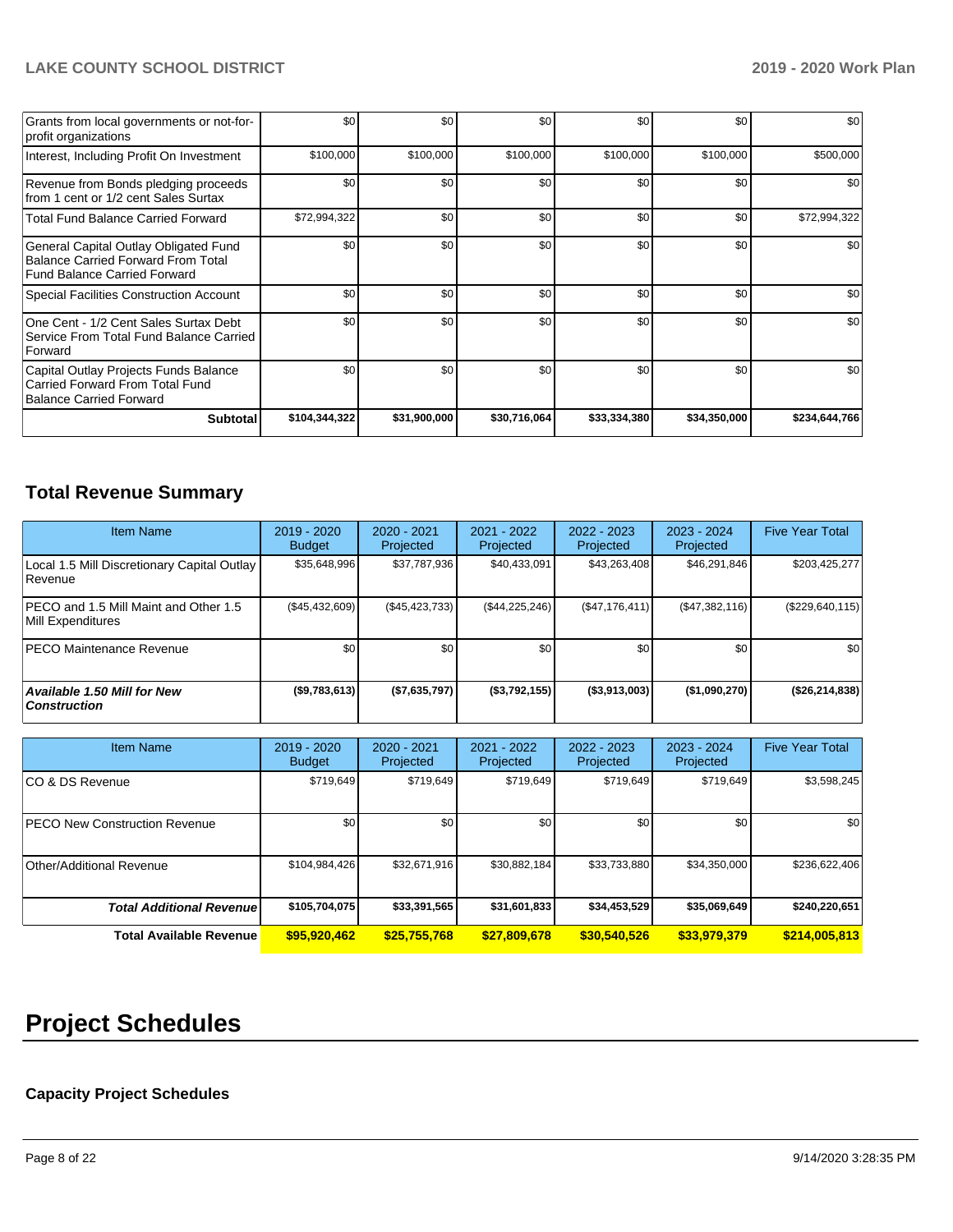|  |  |  | A schedule of capital outlay projects necessary to ensure the availability of satisfactory classrooms for the projected student enrollment in K-12 programs. |  |
|--|--|--|--------------------------------------------------------------------------------------------------------------------------------------------------------------|--|
|  |  |  |                                                                                                                                                              |  |

| <b>Project Description</b>                                           | A scriedule of capital outlay projects necessary to ensure the availability of satisfactory classrooms for the projected student enfollment in K-TZ programs.<br>Location |                          | 2019 - 2020  | 2020 - 2021  | 2021 - 2022 | 2022 - 2023 | 2023 - 2024  | Total            | Funded |
|----------------------------------------------------------------------|---------------------------------------------------------------------------------------------------------------------------------------------------------------------------|--------------------------|--------------|--------------|-------------|-------------|--------------|------------------|--------|
|                                                                      |                                                                                                                                                                           |                          |              |              |             |             |              |                  |        |
| New Four Corners K- Location not<br>8                                | specified                                                                                                                                                                 | Planned<br>Cost:         | \$33,935,880 | \$0          | \$0         | \$0         | \$0          | \$33,935,880 Yes |        |
|                                                                      |                                                                                                                                                                           | <b>Student Stations:</b> | 1,475        | 0            | $\mathbf 0$ | $\mathbf 0$ | $\mathbf 0$  | 1,475            |        |
|                                                                      |                                                                                                                                                                           | Total Classrooms:        | $\Omega$     | 0            | 0           | $\mathbf 0$ | $\mathbf 0$  | $\Omega$         |        |
|                                                                      |                                                                                                                                                                           | Gross Sq Ft:             | 150,000      | 0            | $\mathbf 0$ | $\mathbf 0$ | $\mathbf 0$  | 150,000          |        |
| <b>Classroom Addition</b>                                            | <b>LAKE MINNEOLA</b><br><b>SENIOR HIGH</b>                                                                                                                                | Planned<br>Cost:         | \$10,000,000 | \$0          | \$0         | \$0         | \$0          | \$10,000,000 Yes |        |
|                                                                      |                                                                                                                                                                           | <b>Student Stations:</b> | 475          | $\mathbf 0$  | $\mathbf 0$ | $\mathbf 0$ | $\mathbf 0$  | 475              |        |
|                                                                      |                                                                                                                                                                           | Total Classrooms:        | 19           | 0            | $\mathbf 0$ | $\mathbf 0$ | $\mathbf 0$  | 19               |        |
|                                                                      |                                                                                                                                                                           | Gross Sq Ft:             | 25,000       | 0            | $\mathbf 0$ | $\mathbf 0$ | $\mathbf 0$  | 25,000           |        |
| Classroom Addition -<br><b>Planning Funds</b>                        | LAKE HILLS ESE<br><b>CENTER</b>                                                                                                                                           | Planned<br>Cost:         | \$0          | \$0          | \$0         | \$0         | \$100,000    | \$100,000 Yes    |        |
|                                                                      |                                                                                                                                                                           | <b>Student Stations:</b> | $\mathbf 0$  | 0            | $\mathbf 0$ | $\mathbf 0$ | $\mathbf 0$  | $\mathbf 0$      |        |
|                                                                      |                                                                                                                                                                           | Total Classrooms:        |              | 0            | $\mathbf 0$ | $\mathbf 0$ | $\mathbf 0$  | $\mathbf 0$      |        |
|                                                                      |                                                                                                                                                                           | Gross Sq Ft:             | $\mathbf 0$  | $\mathbf 0$  | $\mathbf 0$ | $\mathbf 0$ | 6,000        | 6,000            |        |
| Remodeling and<br>Portable<br>Replacement -<br><b>Planning Funds</b> | <b>BEVERLY SHORES</b><br>ELEMENTARY                                                                                                                                       | Planned<br>Cost:         | \$0          | \$0          | \$0         | \$100,000   | \$14,700,000 | \$14,800,000 Yes |        |
|                                                                      |                                                                                                                                                                           | <b>Student Stations:</b> | $\mathbf 0$  | $\mathbf 0$  | $\mathbf 0$ | $\mathbf 0$ | $\mathbf 0$  | $\mathbf 0$      |        |
|                                                                      |                                                                                                                                                                           | Total Classrooms:        | $\mathbf 0$  | 0            | $\mathbf 0$ | $\Omega$    | $\mathbf 0$  | $\Omega$         |        |
|                                                                      |                                                                                                                                                                           | Gross Sq Ft:             | $\mathbf 0$  | 0            | 0           | 30,000      | $\mathbf 0$  | 30,000           |        |
| Replacement of CES<br>with K-8 - Partial<br>Funding                  | <b>CLERMONT</b><br><b>ELEMENTARY</b>                                                                                                                                      | Planned<br>Cost:         | \$1,500,000  | \$17,410,800 | \$0         | \$0         | \$0          | \$18,910,800 Yes |        |
|                                                                      |                                                                                                                                                                           | <b>Student Stations:</b> | 0            | 720          | $\mathbf 0$ | $\mathbf 0$ | $\mathbf 0$  | 720              |        |
|                                                                      |                                                                                                                                                                           | Total Classrooms:        | $\pmb{0}$    | 46           | $\mathbf 0$ | $\mathbf 0$ | $\mathbf 0$  | 46               |        |
|                                                                      |                                                                                                                                                                           | Gross Sq Ft:             | 0            | 100,000      | 0           | $\mathbf 0$ | 0            | 100,000          |        |
| Replacement of CMS<br>with K-8.                                      | <b>CLERMONT</b><br><b>MIDDLE</b>                                                                                                                                          | Planned<br>Cost:         | \$1,500,000  | \$17,410,800 | \$0         | \$0         | \$0          | \$18,910,800 Yes |        |
|                                                                      |                                                                                                                                                                           | <b>Student Stations:</b> | $\mathbf 0$  | 720          | $\mathbf 0$ | $\mathbf 0$ | $\mathbf 0$  | 720              |        |
|                                                                      |                                                                                                                                                                           | Total Classrooms:        | $\mathbf 0$  | 45           | $\mathbf 0$ | $\mathbf 0$ | $\mathbf 0$  | 45               |        |
|                                                                      |                                                                                                                                                                           | Gross Sq Ft:             | $\pmb{0}$    | 115,000      | $\pmb{0}$   | $\pmb{0}$   | $\pmb{0}$    | 115,000          |        |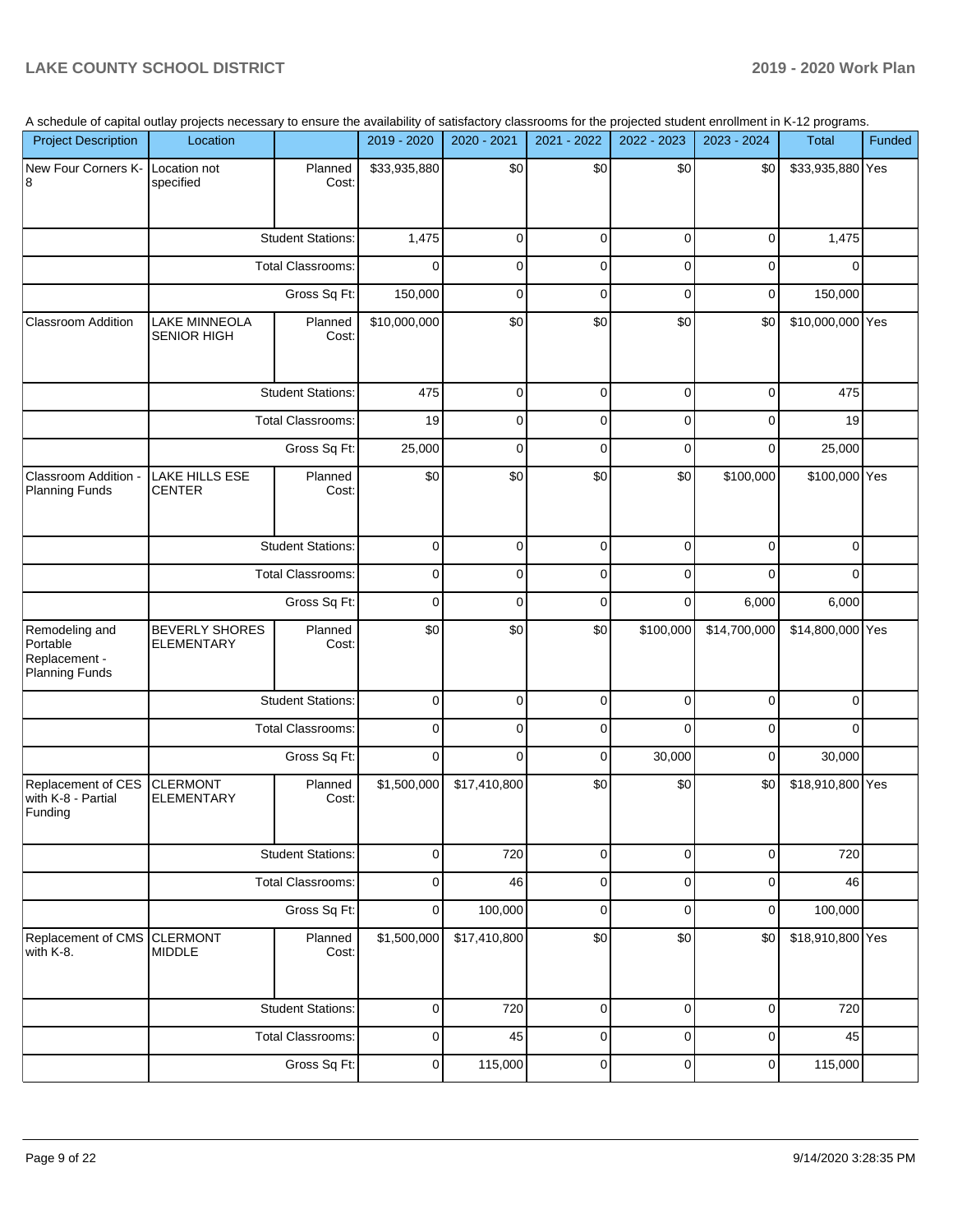| Remodeling and<br>Portable<br>Replacement -<br>Partial Funding | <b>EUSTIS</b><br><b>ELEMENTARY</b>  | Planned<br>Cost:         | \$100,000    | \$0          | \$0          | \$640,358    | \$9,573,784 | \$10,314,142 Yes           |  |
|----------------------------------------------------------------|-------------------------------------|--------------------------|--------------|--------------|--------------|--------------|-------------|----------------------------|--|
|                                                                |                                     | <b>Student Stations:</b> | $\mathbf 0$  | $\mathbf 0$  | $\mathbf 0$  | $\mathbf 0$  | 0           | $\Omega$                   |  |
|                                                                |                                     | Total Classrooms:        | $\mathbf 0$  | $\mathbf 0$  | $\mathbf 0$  | $\Omega$     | $\Omega$    | $\Omega$                   |  |
|                                                                |                                     | Gross Sq Ft:             | $\mathbf 0$  | $\mathbf 0$  | $\mathbf 0$  | $\mathbf 0$  | 60,000      | 60,000                     |  |
| Remodeling and<br>Portable<br>Replacement                      | FRUITLAND PARK<br><b>ELEMENTARY</b> | Planned<br>Cost:         | \$0          | \$0          | \$21,500,000 | \$0          | \$0         | \$21,500,000 Yes           |  |
|                                                                |                                     | <b>Student Stations:</b> | $\mathbf 0$  | $\mathbf 0$  | 290          | $\mathbf 0$  | $\mathbf 0$ | 290                        |  |
|                                                                |                                     | Total Classrooms:        | 0            | $\mathbf 0$  | 16           | $\mathbf 0$  | 0           | 16                         |  |
|                                                                |                                     | Gross Sq Ft:             | $\mathbf 0$  | $\mathbf 0$  | 60,000       | $\Omega$     | 0           | 60,000                     |  |
| Minneola Area Relief<br>ES                                     | Location not<br>specified           | Planned<br>Cost:         | \$0          | \$0          | \$0          | \$23,231,636 | \$0         | \$23,231,636 Yes           |  |
|                                                                |                                     | <b>Student Stations:</b> | $\pmb{0}$    | $\mathbf 0$  | $\pmb{0}$    | 800          | $\mathbf 0$ | 800                        |  |
|                                                                |                                     | <b>Total Classrooms:</b> | $\pmb{0}$    | $\mathbf 0$  | 0            | $\Omega$     | 0           | $\Omega$                   |  |
|                                                                |                                     | Gross Sq Ft:             | $\mathbf 0$  | $\mathbf 0$  | $\pmb{0}$    | 120,000      | $\mathbf 0$ | 120,000                    |  |
| Minneola Area Relief<br>MS - Partial Funding                   | Location not<br>specified           | Planned<br>Cost:         | \$0          | \$0          | \$0          | \$0          | \$4,000,000 | \$4,000,000 Yes            |  |
|                                                                |                                     | <b>Student Stations:</b> | $\pmb{0}$    | $\mathbf 0$  | $\pmb{0}$    | $\mathbf 0$  | 0           | $\Omega$                   |  |
|                                                                |                                     | Total Classrooms:        | 0            | $\mathbf 0$  | 0            | $\mathbf 0$  | $\Omega$    | $\Omega$                   |  |
|                                                                |                                     | Gross Sq Ft:             |              | $\mathbf 0$  | $\mathbf 0$  | $\mathbf 0$  | 35,000      | 35,000                     |  |
| North County High<br>School Capacity<br>Project(s)             | Location not<br>specified           | Planned<br>Cost:         | \$0          | \$0          | \$0          | \$0          | \$2,000,000 | \$2,000,000 Yes            |  |
|                                                                |                                     | <b>Student Stations:</b> | $\mathbf 0$  | $\mathbf 0$  | $\mathbf 0$  | 0            | $\Omega$    | $\Omega$                   |  |
|                                                                |                                     | <b>Total Classrooms:</b> | $\pmb{0}$    | $\mathbf 0$  | $\mathbf 0$  | $\mathbf 0$  | $\Omega$    | $\Omega$                   |  |
|                                                                |                                     | Gross Sq Ft:             | $\pmb{0}$    | $\mathbf 0$  | $\pmb{0}$    | $\mathbf 0$  | 15,000      | 15,000                     |  |
| South County High<br>School Capacity<br>Project(s)             | Location not<br>specified           | Planned<br>Cost:         | \$0          | \$0          | \$0          | \$0          | \$2,000,000 | \$2,000,000 Yes            |  |
|                                                                |                                     | <b>Student Stations:</b> | $\pmb{0}$    | 0            | $\pmb{0}$    | 0            | $\mathbf 0$ | $\mathbf 0$                |  |
|                                                                |                                     | <b>Total Classrooms:</b> | $\pmb{0}$    | 0            | $\pmb{0}$    | 0            | 0           | $\Omega$                   |  |
|                                                                |                                     | Gross Sq Ft:             | $\mathsf 0$  | $\pmb{0}$    | $\pmb{0}$    | $\mathbf 0$  | 15,000      | 15,000                     |  |
|                                                                |                                     | <b>Planned Cost:</b>     | \$47,035,880 | \$34,821,600 | \$21,500,000 | \$23,971,994 |             | \$32,373,784 \$159,703,258 |  |
|                                                                |                                     | <b>Student Stations:</b> | 1,950        | 1,440        | 290          | 800          | 0           | 4,480                      |  |
|                                                                |                                     |                          |              |              |              |              |             |                            |  |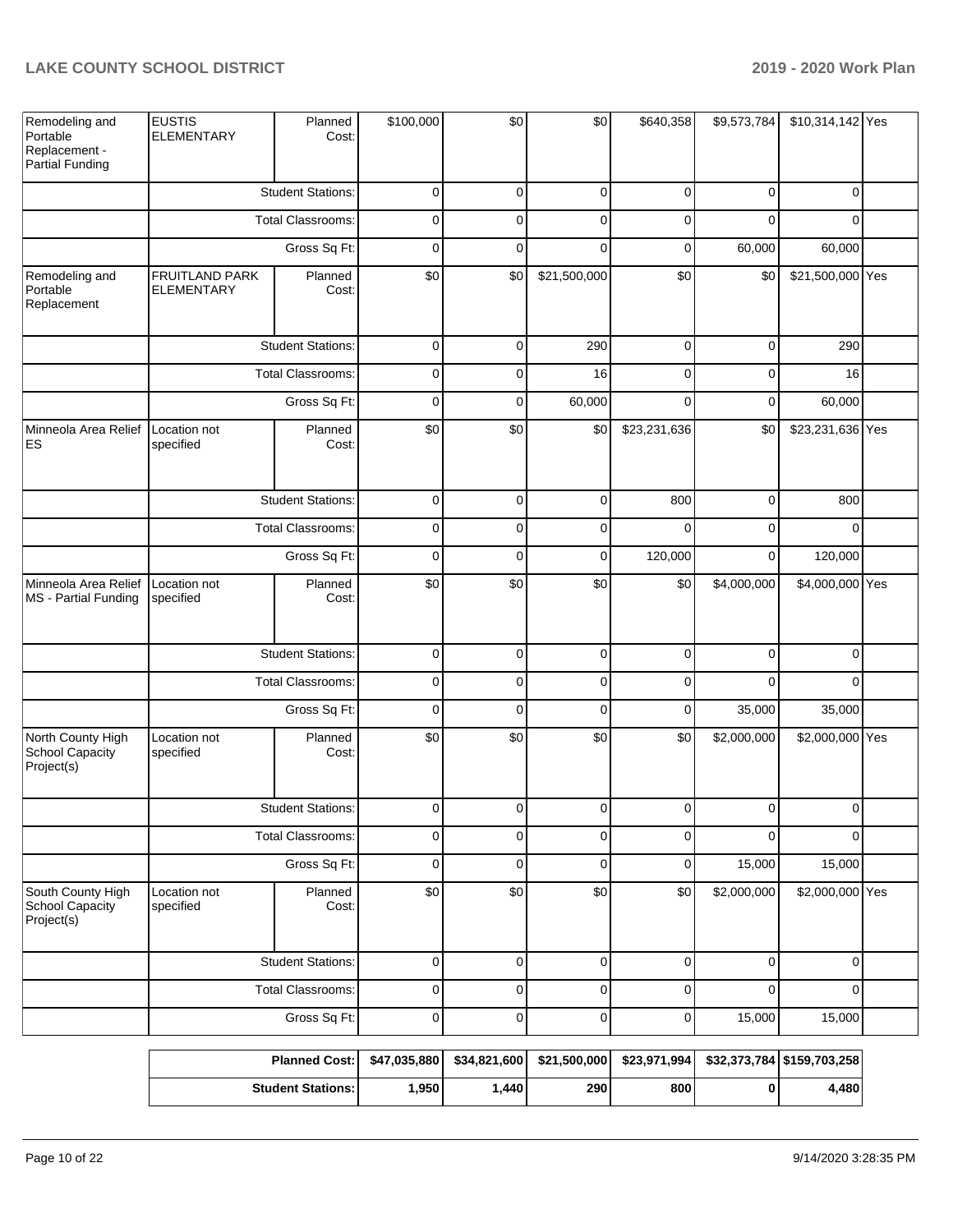| <b>Total Classrooms:</b> | 19      | 0 <sub>1</sub> | 16     |         |         | 126     |
|--------------------------|---------|----------------|--------|---------|---------|---------|
| Gross Sq Ft:             | 175,000 | 215,000        | 60,000 | 150,000 | 131.000 | 731,000 |

### **Other Project Schedules**

Major renovations, remodeling, and additions of capital outlay projects that do not add capacity to schools.

| <b>Project Description</b>                             | Location                               | 2019 - 2020<br><b>Actual Budget</b> | $2020 - 2021$<br>Projected | 2021 - 2022<br>Projected | $2022 - 2023$<br>Projected | $2023 - 2024$<br>Projected | <b>Total</b>     | Funded |
|--------------------------------------------------------|----------------------------------------|-------------------------------------|----------------------------|--------------------------|----------------------------|----------------------------|------------------|--------|
| <b>Major Capital Renewal</b>                           | <b>EUSTIS MIDDLE</b>                   | \$3,000,000                         | \$3,000,000                | \$3,000,000              | \$0                        | \$0                        | \$9,000,000 Yes  |        |
| District-wide Technology<br>Infrastructure/AV Upgrades | Location not specified                 | \$4,000,000                         | \$4,000,000                | \$4,000,000              | \$4,000,000                | \$4,000,000                | \$20,000,000 Yes |        |
| <b>Minor Capital Projects</b>                          | Location not specified                 | \$500,000                           | \$500,000                  | \$500,000                | \$500,000                  | \$500,000                  | \$2,500,000 Yes  |        |
| District-wide Major Capital<br><b>Renewal Projects</b> | Location not specified                 | \$0                                 | \$0                        | \$0                      | \$2,000,000                | \$12,802.555               | \$14,802,555 Yes |        |
| <b>Major Capital Renewal</b>                           | <b>GROVELAND</b><br><b>IELEMENTARY</b> | \$0                                 | \$0                        | \$0 <sub>1</sub>         | \$5,000,000                | \$0                        | \$5,000,000 Yes  |        |
| Land Acquisition                                       | Location not specified                 | \$1,500,000                         | \$1,000,000                | \$500,000                | \$0 <sub>1</sub>           | \$0                        | \$3,000,000 Yes  |        |
|                                                        |                                        | \$9,000,000                         | \$8,500,000                | \$8,000,000              | \$11,500,000               | \$17,302,555               | \$54,302,555     |        |

# **Additional Project Schedules**

Any projects that are not identified in the last approved educational plant survey.

Nothing reported for this section.

### **Non Funded Growth Management Project Schedules**

Schedule indicating which projects, due to planned development, that CANNOT be funded from current revenues projected over the next five years.

| <b>Project Description</b>                 | 2019 - 2020<br><b>Actual Budget</b> | $2020 - 2021$<br>Projected | 2021 - 2022<br>Projected | 2022 - 2023<br>Projected | 2023 - 2024<br>Projected | <b>Total</b>    | Funded |
|--------------------------------------------|-------------------------------------|----------------------------|--------------------------|--------------------------|--------------------------|-----------------|--------|
| <b>Land Acquisition</b>                    | \$4,500,000                         | \$1,000,000                | \$1,000,000              | \$1,000,000              | \$0                      | \$7,500,000 No  |        |
| Maintenance Backlog                        | \$25,000,000                        | \$0                        | \$0 <sub>1</sub>         | \$0                      | \$0                      | \$25,000,000 No |        |
| Technology Upgrades                        | \$5,000,000                         | \$5,000,000                | \$5,000,000              | \$5,000,000              | \$5,000,000              | \$25,000,000 No |        |
| Eustis Transportation Lot<br>Improvements  | \$1,000,000                         | \$0                        | \$0                      | \$0                      | \$0                      | \$1,000,000 No  |        |
| <b>IT Ancillary Office</b><br>Improvements | \$1,100,000                         | \$0 <sub>1</sub>           | \$0                      | \$0                      | \$0                      | \$1,100,000 No  |        |
| Computer Refresh (to desired<br>standards) | \$2,500,000                         | \$2,500,000                | \$2,500,000              | \$2,500,000              | \$2,500,000              | \$12.500.000 No |        |
| <b>Curtright Center Renovation</b>         | \$26,400,000                        | \$0                        | \$0                      | \$0                      | \$0                      | \$26,400,000 No |        |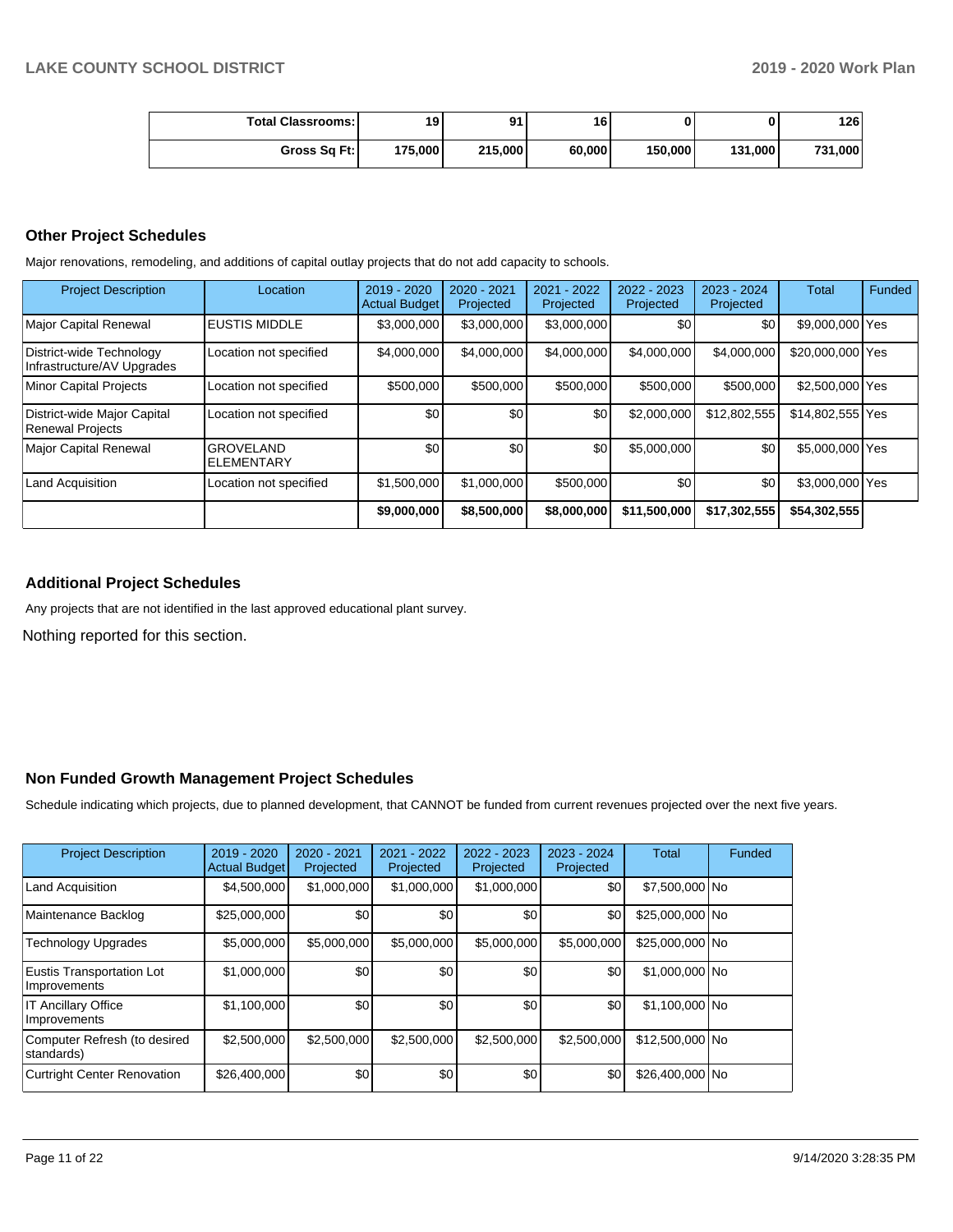| <b>Eustis Elementary</b><br>Renovation/Portable<br>Replacement | \$0           | \$0          | \$0          | \$19,300,000 | \$0         | \$19,300,000 No |  |
|----------------------------------------------------------------|---------------|--------------|--------------|--------------|-------------|-----------------|--|
| Grassy Lake ES Classroom<br>Addition                           | \$0           | \$5,000,000  | \$0          | \$0          | \$0         | \$5,000,000 No  |  |
| Lake Hills ESE Center<br><b>Classroom Addition</b>             | \$2,400,000   | \$0          | \$0          | \$0          | \$0         | \$2,400,000 No  |  |
| Leesburg ES/Oak Park MS K-8<br>Conversion                      | \$16,400,000  | \$0          | \$0          | \$0          | \$0         | \$16,400,000 No |  |
| Sorrento ES Classroom<br>Addition                              | \$0           | \$0          | \$5,000,000  | \$0          | \$0         | \$5,000,000 No  |  |
| <b>Treadway ES</b><br>Renovation/Portable<br>Replacement       | \$15,500,000  | \$0          | \$0          | \$0          | \$0         | \$15,500,000 No |  |
| Villages ES Classroom<br>Addition/Portable Replacement         | \$6,000,000   | \$0          | \$0          | \$0          | \$0         | \$6,000,000 No  |  |
| Athletic Field Improvements                                    | \$250,000     | \$250,000    | \$250,000    | \$500,000    | \$500,000   | \$1,750,000 No  |  |
|                                                                | \$106,050,000 | \$13,750,000 | \$13,750,000 | \$28,300,000 | \$8,000,000 | \$169,850,000   |  |

# **Tracking**

# **Capacity Tracking**

| Location                                   | $2019 -$<br>2020 Satis.<br>Stu. Sta. | Actual<br>$2019 -$<br><b>2020 FISH</b><br>Capacity | Actual<br>$2018 -$<br>2019<br><b>COFTE</b> | # Class<br>Rooms | Actual<br>Average<br>$2019 -$<br>2020 Class<br><b>Size</b> | Actual<br>$2019 -$<br>2020<br><b>Utilization</b> | <b>New</b><br>Stu.<br>Capacity | <b>New</b><br>Rooms to<br>be<br>Added/Re<br>moved | Projected<br>$2023 -$<br>2024<br><b>COFTE</b> | Projected<br>$2023 -$<br>2024<br><b>Utilization</b> | Projected<br>$2023 -$<br>2024 Class<br><b>Size</b> |
|--------------------------------------------|--------------------------------------|----------------------------------------------------|--------------------------------------------|------------------|------------------------------------------------------------|--------------------------------------------------|--------------------------------|---------------------------------------------------|-----------------------------------------------|-----------------------------------------------------|----------------------------------------------------|
| <b>ALTOONA SCHOOL</b>                      | 162                                  | $\Omega$                                           | $\Omega$                                   | 8                | $\Omega$                                                   | 0.00%                                            | $\Omega$                       | $\Omega$                                          | $\Omega$                                      | 0.00%                                               | $\Omega$                                           |
| <b>BEVERLY SHORES</b><br><b>ELEMENTARY</b> | 876                                  | 876                                                | 723                                        | 47               | 15                                                         | 83.00 %                                          | $-7$                           | $-140$                                            | 733                                           | 84.00 %                                             | -8                                                 |
| <b>CYPRESS RIDGE</b><br><b>ELEMENTARY</b>  | 609                                  | 609                                                | 575                                        | 31               | 19                                                         | 94.00 %                                          | $\Omega$                       | $\Omega$                                          | 574                                           | 94.00 %                                             | 19                                                 |
| <b>CLERMONT MIDDLE</b>                     | 986                                  | 887                                                | 591                                        | 43               | 14                                                         | 67.00 %                                          | $-160$                         | $-8$                                              | 500                                           | 69.00 %                                             | 14                                                 |
| <b>EUSTIS ELEMENTARY</b>                   | 583                                  | 583                                                | 463                                        | 31               | 15                                                         | 79.00 %                                          | $-80$                          | $-4$                                              | 397                                           | 79.00 %                                             | 15                                                 |
| <b>IEUSTIS HEIGHTS</b><br>ELEMENTARY       | 880                                  | 880                                                | 733                                        | 48               | 15                                                         | 83.00 %                                          | $\Omega$                       | $\Omega$                                          | 765                                           | 87.00 %                                             | 16                                                 |
| <b>EUSTIS SENIOR HIGH</b>                  | 1,017                                | 864                                                | 943                                        | 43               | 22                                                         | 109.00%                                          | 100                            | $\overline{4}$                                    | 1,008                                         | 105.00%                                             | 21                                                 |
| FRUITLAND PARK<br>ELEMENTARY               | 806                                  | 806                                                | 738                                        | 43               | 17                                                         | 92.00 %                                          | $\Omega$                       | $\Omega$                                          | 769                                           | 95.00 %                                             | 18                                                 |
| <b>CECIL E GRAY MIDDLE</b>                 | 1,598                                | 1,438                                              | 983                                        | 66               | 15                                                         | 68.00 %                                          | $\Omega$                       | $\Omega$                                          | 969                                           | 67.00 %                                             | 15                                                 |
| <b>HOWEY EDUCATION</b><br><b>CENTER</b>    | 108                                  | 0                                                  | $\Omega$                                   | 5                | $\Omega$                                                   | 0.00%                                            | $\Omega$                       | $\Omega$                                          | $\Omega$                                      | 0.00%                                               | $\Omega$                                           |
| <b>SEMINOLE SPRINGS</b><br>ELEMENTARY      | 685                                  | 685                                                | 513                                        | 36               | 14                                                         | 75.00 %                                          | $-36$                          | $-2$                                              | 545                                           | 84.00 %                                             | 16                                                 |
| <b>LEESBURG SENIOR</b><br> HIGH            | 2.067                                | 1.963                                              | 1.375                                      | 88               | 16                                                         | 70.00%                                           | $\Omega$                       | $\Omega$                                          | 1.536                                         | 78.00 %                                             | 17                                                 |
| IMT DORA SENIOR HIGH                       | 1,327                                | 1,194                                              | 1,067                                      | 55               | 19                                                         | 89.00 %                                          | 167                            | 7                                                 | 1,340                                         | 98.00 %                                             | 22                                                 |
| <b>TAVARES SENIOR HIGH</b>                 | 1,564                                | 1,485                                              | 1,361                                      | 63               | 22                                                         | 92.00 %                                          | $\Omega$                       | $\Omega$                                          | 1,516                                         | 102.00%                                             | 24                                                 |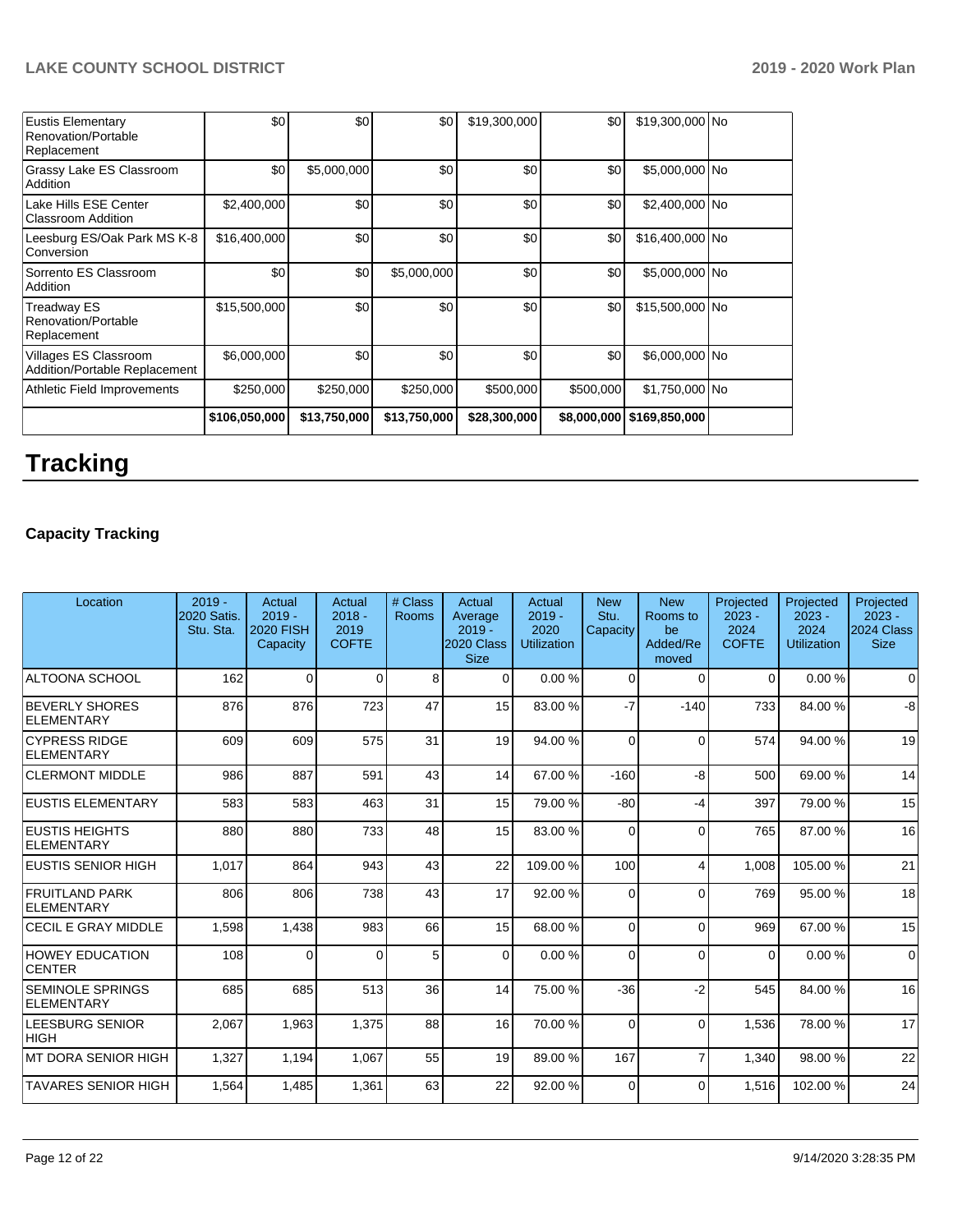| <b>TAVARES MIDDLE</b>                                                 | 1,374 | 1,236 | 1,101    | 58  | 19               | 89.00 %  | $\overline{0}$ | $\Omega$    | 1,173    | 95.00 %  | 20          |
|-----------------------------------------------------------------------|-------|-------|----------|-----|------------------|----------|----------------|-------------|----------|----------|-------------|
| <b>UMATILLA CENTER</b>                                                | 90    | 90    | 13       | 5   | 3                | 15.00 %  | $\Omega$       | $\Omega$    | $\Omega$ | 0.00%    | $\mathbf 0$ |
| UMATILLA SENIOR HIGH                                                  | 963   | 818   | 745      | 41  | 18               | 91.00 %  | $\mathbf 0$    | $\Omega$    | 764      | 93.00 %  | 19          |
| <b>TREADWAY</b><br><b>ELEMENTARY</b>                                  | 998   | 998   | 881      | 53  | 17               | 88.00%   | $\Omega$       | $\Omega$    | 935      | 94.00 %  | 18          |
| OAK PARK MIDDLE                                                       | 873   | 785   | 528      | 38  | 14               | 67.00 %  | $-54$          | $-3$        | 499      | 68.00 %  | 14          |
| <b>MINNEOLA CHARTER</b>                                               | 1,690 | 1,690 | 1,251    | 86  | 15               | 74.00 %  | 0              | $\Omega$    | 1,624    | 96.00 %  | 19          |
| <b>CARVER MIDDLE</b>                                                  | 1,254 | 1,128 | 813      | 53  | 15               | 72.00 %  | 0              | $\Omega$    | 856      | 76.00 %  | 16          |
| <b>GROVELAND</b><br><b>ELEMENTARY</b>                                 | 961   | 961   | 737      | 50  | 15               | 77.00 %  | $-120$         | -6          | 756      | 90.00 %  | 17          |
| EUSTIS HIGH ANNEX<br>(CURTRIGHT CAMPUS)                               | 563   | 506   | 351      | 23  | 15               | 69.00 %  | -44            | $-2$        | 350      | 76.00 %  | 17          |
| <b>CLERMONT</b><br><b>ELEMENTARY</b>                                  | 749   | 749   | 468      | 38  | 12               | 63.00 %  | $-200$         | $-10$       | 456      | 83.00 %  | 16          |
| MOUNT DORA MIDDLE                                                     | 1,084 | 975   | 846      | 47  | 18               | 87.00 %  | $\mathbf 0$    | $\mathbf 0$ | 822      | 84.00%   | 17          |
| <b>RIMES EARLY</b><br><b>LEARNING &amp; LITERACY</b><br><b>CENTER</b> | 438   | 438   | 232      | 23  | 10               | 53.00 %  | 0              | $\Omega$    | 275      | 63.00 %  | 12          |
| <b>TRIANGLE</b><br><b>ELEMENTARY</b>                                  | 864   | 864   | 739      | 47  | 16               | 86.00 %  | $\Omega$       | $\Omega$    | 753      | 87.00 %  | 16          |
| <b>LAKE VOCATIONAL</b><br><b>CENTERS</b>                              | 806   | 967   | $\Omega$ | 50  | $\overline{0}$   | 0.00%    | $\Omega$       | $\Omega$    | $\Omega$ | 0.00%    | $\mathbf 0$ |
| <b>MASCOTTE CENTER</b>                                                | 558   | 0     | 0        | 27  | 0                | 0.00%    | $-558$         | -27         | $\Omega$ | 0.00%    | $\mathbf 0$ |
| <b>TAVARES ELEMENTARY</b>                                             | 973   | 973   | 982      | 50  | 20               | 101.00 % | 0              | $\Omega$    | 1,062    | 109.00 % | 21          |
| <b>UMATILLA MIDDLE</b>                                                | 861   | 774   | 608      | 38  | 16               | 79.00 %  | -44            | $-2$        | 549      | 75.00 %  | 15          |
| <b>SPRING CREEK</b><br><b>CHARTER</b>                                 | 667   | 600   | 570      | 35  | 16               | 95.00 %  | 0              | $\Omega$    | 624      | 104.00%  | 18          |
| <b>SOUTH LAKE SENIOR</b><br><b>HIGH</b>                               | 2,296 | 2,181 | 1,886    | 96  | 20               | 86.00 %  | $\mathbf 0$    | $\Omega$    | 2,126    | 97.00 %  | 22          |
| <b>EUSTIS MIDDLE</b>                                                  | 1,286 | 1,157 | 961      | 54  | 18               | 83.00 %  | $-160$         | -8          | 1,014    | 102.00%  | 22          |
| <b>VILLAGES</b><br><b>ELEMENTARY</b>                                  | 887   | 887   | 861      | 47  | 18               | 97.00 %  | 0              | $\Omega$    | 914      | 103.00%  | 19          |
| <b>ASTATULA</b><br><b>ELEMENTARY</b>                                  | 791   | 791   | 639      | 43  | 15               | 81.00 %  | -80            | -4          | 705      | 99.00 %  | 18          |
| LOST LAKE<br><b>ELEMENTARY</b>                                        | 1,142 | 1,142 | 1,013    | 60  | 17               | 89.00 %  | $-80$          | -4          | 1,040    | 98.00 %  | 19          |
| WINDY HILL MIDDLE                                                     | 1,639 | 1,475 | 1,389    | 68  | 20               | 94.00 %  | $\overline{0}$ | $\mathbf 0$ | 1,357    | 92.00 %  | 20          |
| <b>ROUND LAKE CHARTER</b>                                             | 1,417 | 1,417 | 1,030    | 70  | 15               | 73.00 %  | $\overline{0}$ | $\Omega$    | 1,237    | 87.00 %  | 18          |
| <b>UMATILLA</b><br><b>ELEMENTARY</b>                                  | 703   | 703   | 608      | 37  | 16               | 86.00 %  | $\overline{0}$ | $\mathbf 0$ | 652      | 93.00 %  | 18          |
| <b>EAST RIDGE SENIOR</b><br> HIGH                                     | 2,755 | 2,617 | 2,328    | 113 | 21               | 89.00 %  | $-100$         | -4          | 2,300    | 91.00 %  | 21          |
| <b>PINE RIDGE</b><br><b>ELEMENTARY</b>                                | 968   | 968   | 790      | 51  | 15               | 82.00 %  | $-20$          | $-4$        | 714      | 75.00 %  | 15          |
| <b>LEESBURG</b><br><b>ELEMENTARY</b>                                  | 967   | 967   | 767      | 51  | 15               | 79.00 %  | -80            | -4          | 800      | 90.00 %  | 17          |
| MASCOTTE CHARTER<br><b>ELEMENTARY SCHOOL</b>                          | 940   | 940   | 741      | 51  | 15               | 79.00 %  | 0              | $\mathbf 0$ | 723      | 77.00 %  | 14          |
| LAKE HILLS ESE<br><b>CENTER</b>                                       | 286   | 286   | 207      | 28  | $\boldsymbol{7}$ | 72.00 %  | $\mathbf 0$    | 0           | 215      | 75.00 %  | 8           |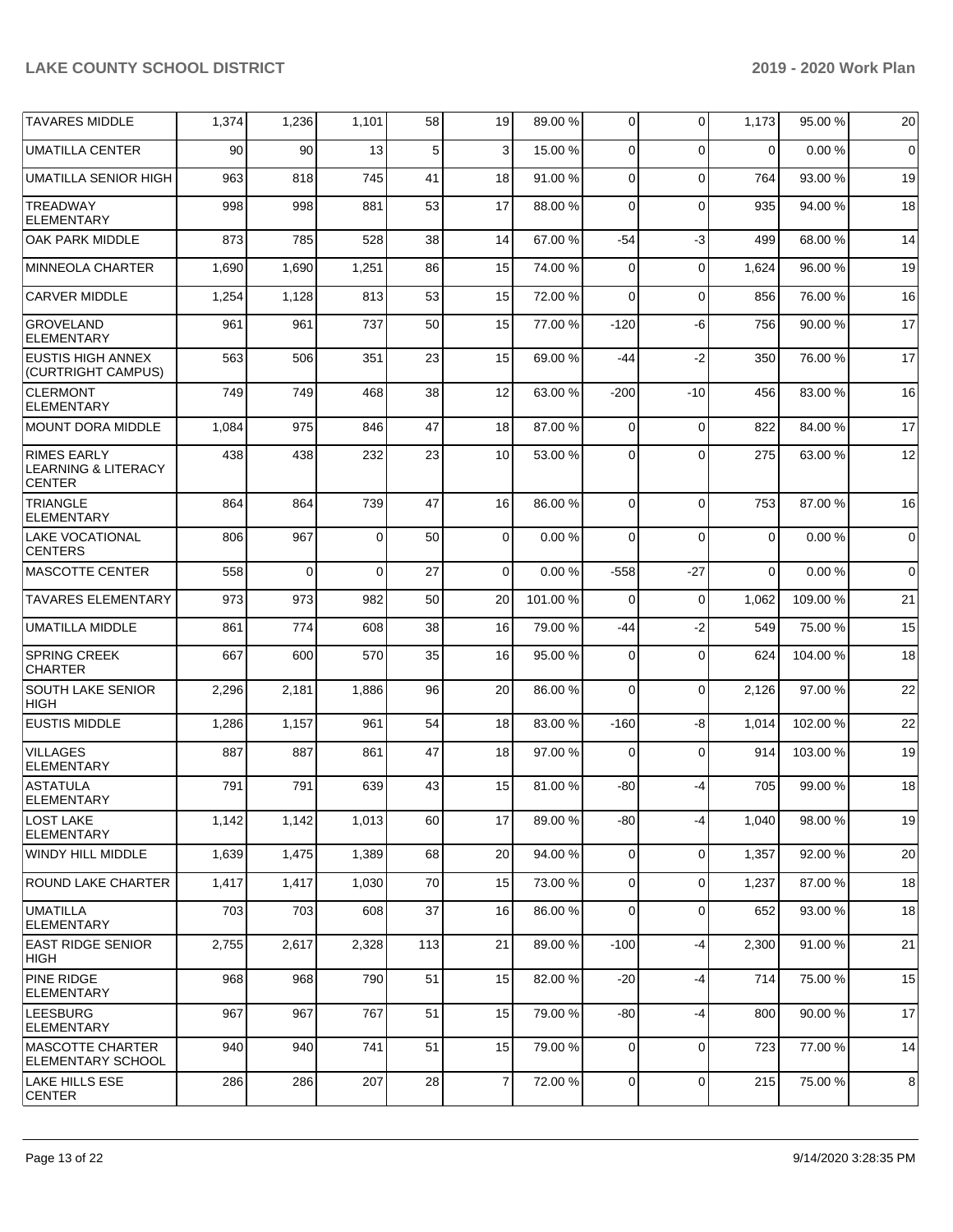|                                            | 52,063 | 49,066 | 40,191 | 2,473 | 16              | 81.91 % | $-1,194$ | $-207$ | 42,809 | 89.42 %  | 19 |
|--------------------------------------------|--------|--------|--------|-------|-----------------|---------|----------|--------|--------|----------|----|
| llake minneola<br>ISENIOR HIGH             | 1,932  | 1,835  | 1,632  | 79    | 21              | 89.00 % | 475      | 20     | 2.271  | 98.00 %  | 23 |
| <b>ISORRENTO</b><br><b>IELEMENTARY</b>     | 936    | 936    | 873    | 51    | 17 <sup>°</sup> | 93.00 % |          |        | 961    | 103.00 % | 19 |
| IEAST RIDGE MIDDLE<br><b>ISCHOOL</b>       | 1.414  | 1,272  | 1.142  | 60    | 19              | 90.00 % |          |        | .068   | 84.00 %  | 18 |
| IGRASSY LAKE<br><b>IELEMENTARY</b>         | 1,138  | 1,138  | 860,1  | 62    | 17'             | 94.00 % | 60       |        | .203   | 100.00 % | 19 |
| <b>ISAWGRASS BAY</b><br><b>IELEMENTARY</b> | .532   | .532   | 1,326  | 83    | 16              | 87.00 % | $-173$   | -9     | .359   | 100.00 % | 18 |

The COFTE Projected Total (42,809) for 2023 - 2024 must match the Official Forecasted COFTE Total (41,317 ) for 2023 - 2024 before this section can be completed. In the event that the COFTE Projected Total does not match the Official forecasted COFTE, then the Balanced Projected COFTE Table should be used to balance COFTE.

| Projected COFTE for 2023 - 2024 |        |
|---------------------------------|--------|
| Elementary (PK-3)               | 12,944 |
| Middle (4-8)                    | 15,718 |
| High (9-12)                     | 12,655 |
|                                 | 41,317 |

| <b>Grade Level Type</b> | <b>Balanced Projected</b><br>COFTE for 2023 - 2024 |
|-------------------------|----------------------------------------------------|
| Elementary (PK-3)       | -999                                               |
| Middle $(4-8)$          | 185                                                |
| High (9-12)             | -678                                               |
|                         | 41,317                                             |

# **Relocatable Replacement**

Number of relocatable classrooms clearly identified and scheduled for replacement in the school board adopted financially feasible 5-year district work program.

| Location                        | 2019 - 2020 | $2020 - 2021$ | 2021 - 2022 | $2022 - 2023$ | $2023 - 2024$   | Year 5 Total |
|---------------------------------|-------------|---------------|-------------|---------------|-----------------|--------------|
| IBEVERLY SHORES ELEMENTARY      |             |               |             |               | 16 <sub>1</sub> | 16           |
| ICLERMONT MIDDLE                |             |               |             |               |                 | 81           |
| FRUITLAND PARK ELEMENTARY       |             |               |             |               | 13.             | 13           |
| <b>CLERMONT ELEMENTARY</b>      |             |               |             |               |                 | 17           |
| WINDY HILL MIDDLE               |             |               |             |               |                 |              |
| <b>SAWGRASS BAY ELEMENTARY</b>  |             | 19            |             |               |                 | 19           |
| Total Relocatable Replacements: | 0           | 26            |             | 25            | 29              | 80           |

# **Charter Schools Tracking**

Information regarding the use of charter schools.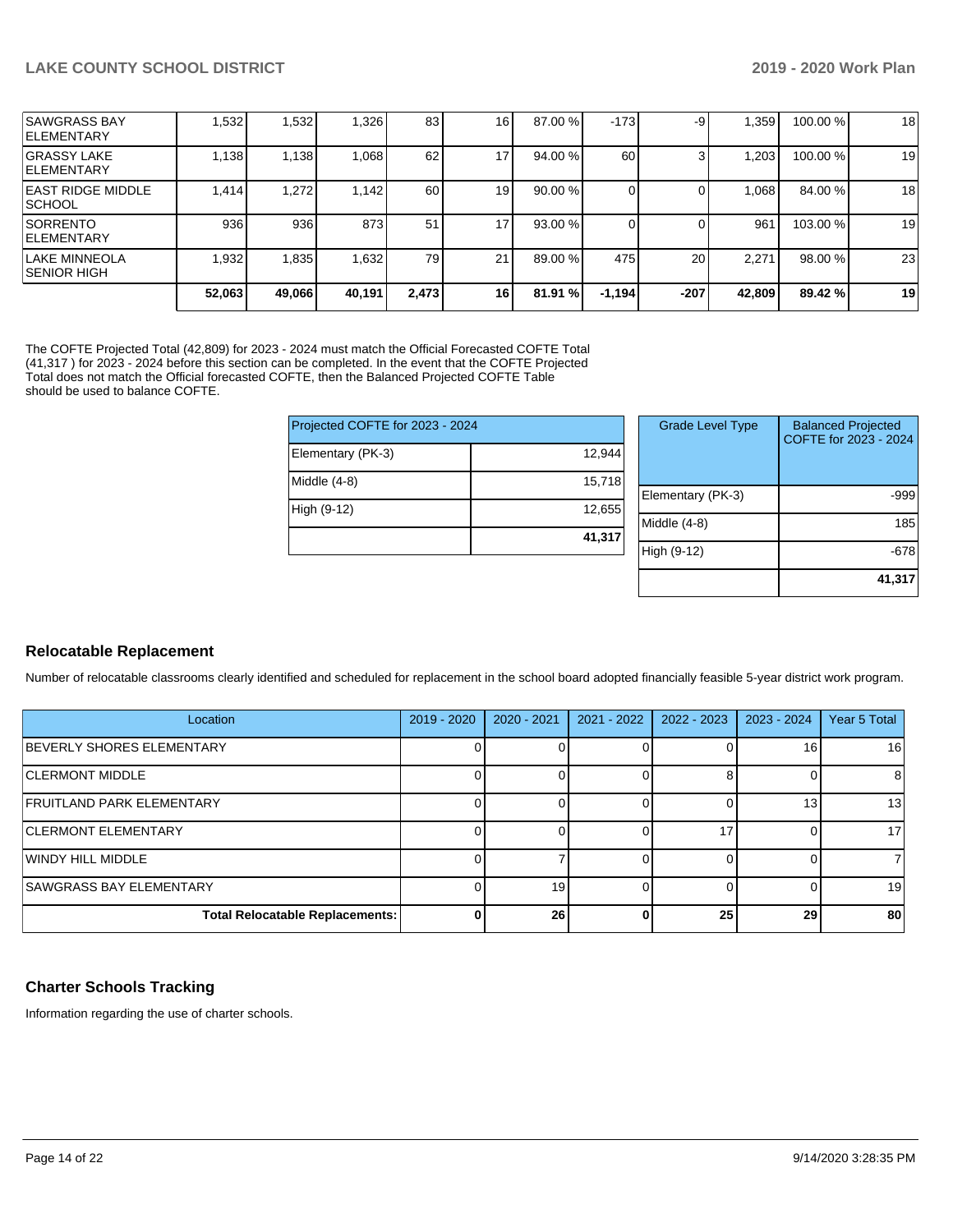| Location-Type                 | # Relocatable<br>units or<br>permanent<br>classrooms | Owner           | <b>Year Started or</b><br>Scheduled | <b>Student</b><br><b>Stations</b> | <b>Students</b><br>Enrolled | Years in<br>Contract | <b>Total Charter</b><br><b>Students</b><br>projected for<br>2023 - 2024 |
|-------------------------------|------------------------------------------------------|-----------------|-------------------------------------|-----------------------------------|-----------------------------|----------------------|-------------------------------------------------------------------------|
| Alee Academy 9-12             |                                                      | 15 OTHER        | 1999                                | 300                               | 216                         | 10.                  | 250                                                                     |
| Altoona School K-5            |                                                      | 14 SCHOOL BOARD | 2004                                | 384                               | 290                         | 5.                   | 300                                                                     |
| South Lake Charter K-8        |                                                      | 53 OTHER        | 2005                                | 1,102                             | 1,041                       | 5                    | 1,050                                                                   |
| Pinecrest Lakes Academy PK-8  |                                                      | 22 OTHER        | 2017                                | 356                               | 588                         | 5                    | 750                                                                     |
| <b>Pinecrest Four Corners</b> |                                                      | 22 OTHER        | 2019                                | 356                               | 227                         | 5                    | 600                                                                     |
|                               | 126                                                  |                 |                                     | 2,498                             | 2,362                       |                      | 2,950                                                                   |

# **Special Purpose Classrooms Tracking**

The number of classrooms that will be used for certain special purposes in the current year, by facility and type of classroom, that the district will, 1), not use for educational purposes, and 2), the co-teaching classrooms that are not open plan classrooms and will be used for educational purposes.

| School                                         | <b>School Type</b> | # of Elementary<br>K-3 Classrooms | # of Middle 4-8<br><b>Classrooms</b> | # of High 9-12<br><b>Classrooms</b> | # of $ESE$<br><b>Classrooms</b> | # of Combo<br><b>Classrooms</b> | Total<br><b>Classrooms</b> |
|------------------------------------------------|--------------------|-----------------------------------|--------------------------------------|-------------------------------------|---------------------------------|---------------------------------|----------------------------|
| <b>GROVELAND ELEMENTARY</b>                    | Educational        |                                   |                                      |                                     |                                 |                                 |                            |
| IMASCOTTE CHARTER<br><b>IELEMENTARY SCHOOL</b> | Educational        |                                   |                                      |                                     |                                 | 0                               | $\overline{2}$             |
| <b>OAK PARK MIDDLE</b>                         | Educational        |                                   |                                      |                                     |                                 | 0                               | $\overline{2}$             |
| LEESBURG SENIOR HIGH                           | Educational        |                                   | 0                                    |                                     |                                 | $\Omega$                        | 3                          |
| <b>CECIL E GRAY MIDDLE</b>                     | Educational        |                                   | 3                                    |                                     |                                 | $\Omega$                        | $\mathbf{3}$               |
| <b>SEMINOLE SPRINGS</b><br><b>ELEMENTARY</b>   | Educational        |                                   | n                                    |                                     |                                 | 0                               | 5 <sup>1</sup>             |
| <b>SORRENTO ELEMENTARY</b>                     | Educational        |                                   |                                      |                                     |                                 | 0                               |                            |
| <b>Total Educational Classrooms:</b>           |                    |                                   | 10 <sup>1</sup>                      |                                     |                                 | $\Omega$                        | 18                         |

| School                               |  | School Type $\frac{1}{4}$ of Elementary $\frac{1}{4}$ of Middle 4-8 $\frac{1}{4}$ of High 9-12<br><b>K-3 Classrooms I</b> | <b>Classrooms</b> | <b>Classrooms</b> | # of $ESE$<br><b>Classrooms</b> | # of Combo<br><b>Classrooms</b> | Total<br><b>Classrooms</b> |
|--------------------------------------|--|---------------------------------------------------------------------------------------------------------------------------|-------------------|-------------------|---------------------------------|---------------------------------|----------------------------|
| <b>Total Co-Teaching Classrooms:</b> |  |                                                                                                                           |                   |                   |                                 |                                 | 0                          |

### **Infrastructure Tracking**

**Necessary offsite infrastructure requirements resulting from expansions or new schools. This section should include infrastructure information related to capacity project schedules and other project schedules (Section 4).** 

None expected.

**Proposed location of planned facilities, whether those locations are consistent with the comprehensive plans of all affected local governments, and recommendations for infrastructure and other improvements to land adjacent to existing facilities. Provisions of 1013.33(12), (13) and (14) and 1013.36 must be addressed for new facilities planned within the 1st three years of the plan (Section 5).** 

New Four Corners K-8 located at the Cagans Crossing FQD

**Consistent with Comp Plan?** Yes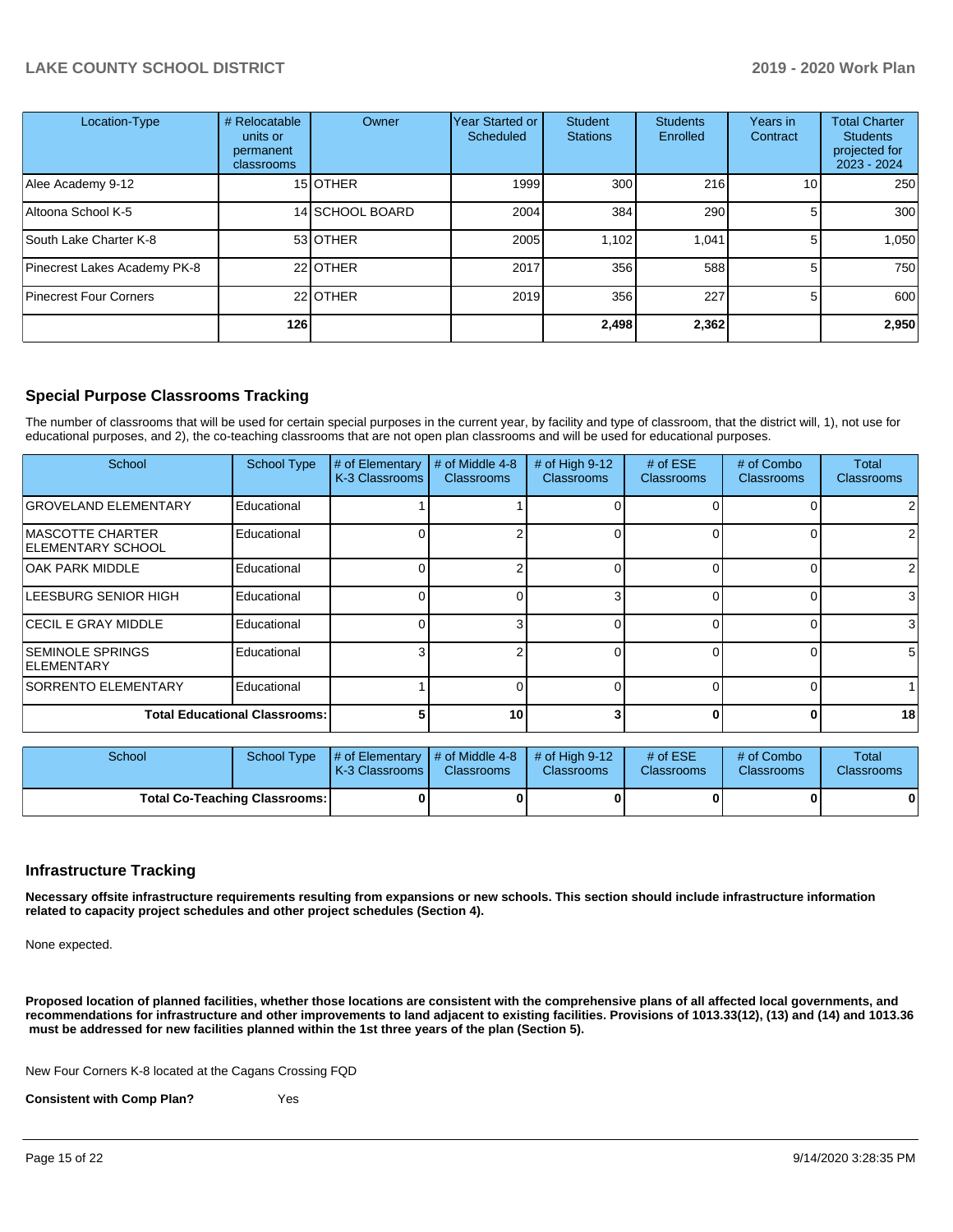### **Net New Classrooms**

The number of classrooms, by grade level and type of construction, that were added during the last fiscal year.

| List the net new classrooms added in the 2018 - 2019 fiscal year.                                                                                       |                              |                                   |                                |                        | List the net new classrooms to be added in the 2019 - 2020 fiscal<br>vear. |                          |                              |                      |  |
|---------------------------------------------------------------------------------------------------------------------------------------------------------|------------------------------|-----------------------------------|--------------------------------|------------------------|----------------------------------------------------------------------------|--------------------------|------------------------------|----------------------|--|
| "Classrooms" is defined as capacity carrying classrooms that are added to increase<br>capacity to enable the district to meet the Class Size Amendment. |                              |                                   |                                |                        | Totals for fiscal year 2019 - 2020 should match totals in Section 15A.     |                          |                              |                      |  |
| Location                                                                                                                                                | $2018 - 2019$ #<br>Permanent | $2018 - 2019$ #<br><b>Modular</b> | $2018 - 2019$ #<br>Relocatable | $2018 - 2019$<br>Total | 2019 - 2020 #<br>Permanent                                                 | 2019 - 2020 #<br>Modular | 2019 - 2020 #<br>Relocatable | 2019 - 2020<br>Total |  |
| Elementary (PK-3)                                                                                                                                       |                              |                                   |                                |                        |                                                                            |                          |                              |                      |  |
| Middle (4-8)                                                                                                                                            |                              |                                   |                                |                        |                                                                            |                          |                              | ΟI                   |  |
| High (9-12)                                                                                                                                             |                              |                                   |                                |                        | 19                                                                         |                          |                              | 19                   |  |
|                                                                                                                                                         |                              |                                   |                                | 0                      | 19                                                                         |                          | 0                            | 19 <sup>l</sup>      |  |

### **Relocatable Student Stations**

Number of students that will be educated in relocatable units, by school, in the current year, and the projected number of students for each of the years in the workplan.

| <b>Site</b>                            | 2019 - 2020 | $2020 - 2021$ | 2021 - 2022 | 2022 - 2023 | 2023 - 2024 | 5 Year Average |
|----------------------------------------|-------------|---------------|-------------|-------------|-------------|----------------|
| SOUTH LAKE SENIOR HIGH                 | 300         | 200           | 225         | 150         | 120         | 199            |
| <b>EUSTIS ELEMENTARY</b>               | 108         | 25            | 40          | 40          | 40          | 51             |
| <b>EUSTIS HEIGHTS ELEMENTARY</b>       | 72          | 30            | 30          | 30          | 30          | 38             |
| <b>EUSTIS MIDDLE</b>                   | 0           | 0             | $\Omega$    | $\Omega$    | $\Omega$    | $\overline{0}$ |
| <b>VILLAGES ELEMENTARY</b>             | 164         | 162           | 164         | 164         | 164         | 164            |
| ASTATULA ELEMENTARY                    | 90          | $\mathbf 0$   | $\Omega$    | 0           | 0           | 18             |
| UMATILLA MIDDLE                        | 66          | $\Omega$      | $\Omega$    | $\Omega$    | $\Omega$    | 13             |
| <b>SPRING CREEK CHARTER</b>            | 18          | 18            | 18          | 18          | 18          | 18             |
| RIMES EARLY LEARNING & LITERACY CENTER | 116         | 40            | 40          | 50          | 50          | 59             |
| <b>TRIANGLE ELEMENTARY</b>             | 72          | 25            | 10          | 25          | 30          | 32             |
| LAKE VOCATIONAL CENTERS                | 23          | 0             | $\Omega$    | $\Omega$    | $\Omega$    | 5 <sup>1</sup> |
| <b>TAVARES ELEMENTARY</b>              | 192         | 140           | 145         | 140         | 140         | 151            |
| <b>CARVER MIDDLE</b>                   | 0           | $\mathbf 0$   | 0           | $\Omega$    | $\Omega$    | $\overline{0}$ |
| <b>GROVELAND ELEMENTARY</b>            | 166         | 50            | 70          | 75          | 80          | 88             |
| EUSTIS HIGH ANNEX (CURTRIGHT CAMPUS)   | 25          | $\Omega$      | $\Omega$    | $\Omega$    | $\Omega$    | 5              |
| <b>CLERMONT ELEMENTARY</b>             | 202         | 45            | 25          | 25          | $\Omega$    | 59             |
| MOUNT DORA MIDDLE                      | 0           | $\Omega$      | $\Omega$    | $\Omega$    | $\Omega$    | $\Omega$       |
| IMASCOTTE CHARTER ELEMENTARY SCHOOL    | 0           | $\mathbf 0$   | $\Omega$    | $\Omega$    | 0           | $\overline{0}$ |
| LAKE HILLS ESE CENTER                  | 50          | 14            | 25          | 25          | 25          | 28             |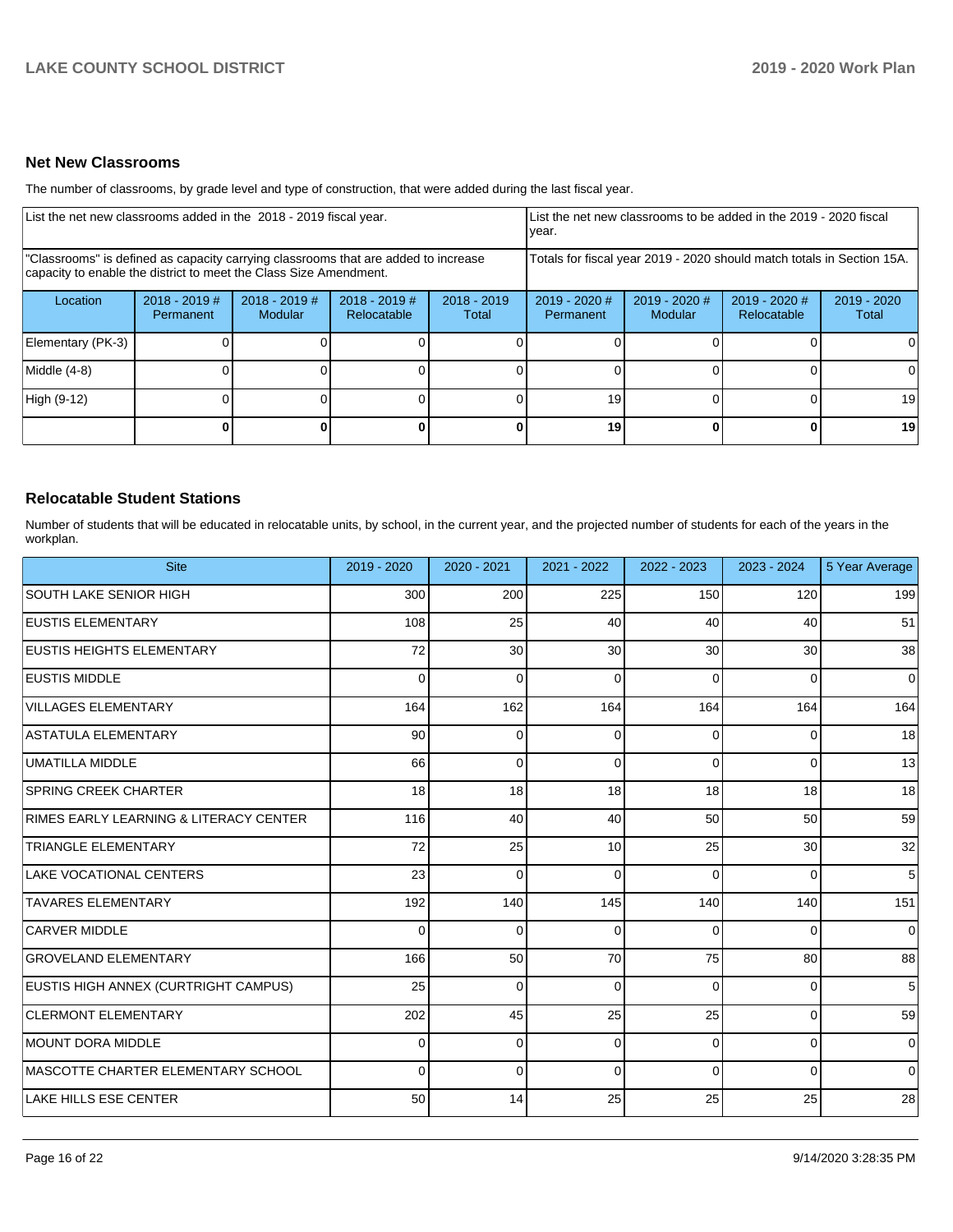| SAWGRASS BAY ELEMENTARY                           | 180         | 160            | 0           | $\overline{0}$ | 0           | 68          |
|---------------------------------------------------|-------------|----------------|-------------|----------------|-------------|-------------|
| <b>GRASSY LAKE ELEMENTARY</b>                     | 198         | 95             | 101         | 105            | 150         | 130         |
| <b>EAST RIDGE MIDDLE SCHOOL</b>                   | $\mathbf 0$ | $\Omega$       | $\Omega$    | $\Omega$       | $\Omega$    | $\mathbf 0$ |
| <b>ROUND LAKE CHARTER</b>                         | 302         | 275            | 275         | 275            | 275         | 280         |
| UMATILLA ELEMENTARY                               | 54          | 20             | 20          | 20             | 20          | 27          |
| <b>EAST RIDGE SENIOR HIGH</b>                     | 525         | 340            | 345         | 150            | 150         | 302         |
| LEESBURG ELEMENTARY                               | 226         | 86             | 66          | 66             | 66          | 102         |
| <b>PINE RIDGE ELEMENTARY</b>                      | 90          | 30             | 30          | 15             | 15          | 36          |
| UMATILLA SENIOR HIGH                              | 45          | 30             | 40          | 40             | 40          | 39          |
| TREADWAY ELEMENTARY                               | 332         | 240            | 240         | 240            | 240         | 258         |
| <b>OAK PARK MIDDLE</b>                            | 186         | 10             | 10          | 10             | 10          | 45          |
| MINNEOLA CHARTER                                  | $\mathbf 0$ | $\mathbf 0$    | $\Omega$    | $\Omega$       | $\Omega$    | $\mathbf 0$ |
| LOST LAKE ELEMENTARY                              | 211         | 120            | 100         | 120            | 120         | 134         |
| WINDY HILL MIDDLE                                 | 572         | 440            | 400         | 300            | 80          | 358         |
| LEESBURG SENIOR HIGH                              | 0           | 0              | $\Omega$    | $\Omega$       | $\Omega$    | $\mathbf 0$ |
| MT DORA SENIOR HIGH                               | $\mathbf 0$ | $\mathbf 0$    | $\Omega$    | $\Omega$       | $\mathbf 0$ | $\mathbf 0$ |
| <b>TAVARES SENIOR HIGH</b>                        | 20          | $\mathbf 0$    | $\Omega$    | $\Omega$       | $\Omega$    | 4           |
| <b>TAVARES MIDDLE</b>                             | 88          | 40             | 44          | 44             | 44          | 52          |
| UMATILLA CENTER                                   | $\mathbf 0$ | $\mathbf 0$    | $\Omega$    | $\Omega$       | $\Omega$    | $\mathbf 0$ |
| <b>EUSTIS SENIOR HIGH</b>                         | 20          | 10             | 10          | $\Omega$       | $\Omega$    | 8           |
| <b>FRUITLAND PARK ELEMENTARY</b>                  | 154         | 45             | 48          | 55             | 55          | 71          |
| <b>CECIL E GRAY MIDDLE</b>                        | $\mathbf 0$ | $\mathbf 0$    | $\Omega$    | $\Omega$       | $\Omega$    | $\mathbf 0$ |
| <b>SEMINOLE SPRINGS ELEMENTARY</b>                | 124         | 5              | 18          | 18             | 18          | 37          |
| ALTOONA SCHOOL                                    | 86          | 164            | 164         | 164            | 164         | 148         |
| MASCOTTE CENTER                                   | 120         | 0              | $\Omega$    | $\Omega$       | $\Omega$    | 24          |
| SORRENTO ELEMENTARY                               | $\mathbf 0$ | $\overline{0}$ | $\mathbf 0$ | $\overline{0}$ | 0           | 0           |
| LAKE MINNEOLA SENIOR HIGH                         | 0           | 0              | $\Omega$    | $\Omega$       | 0           | $\mathbf 0$ |
| <b>BEVERLY SHORES ELEMENTARY</b>                  | 235         | 125            | 115         | 115            | 0           | 118         |
| <b>CYPRESS RIDGE ELEMENTARY</b>                   | 351         | 306            | 306         | 306            | 306         | 315         |
| <b>CLERMONT MIDDLE</b>                            | 176         | 50             | 40          | $\overline{0}$ | 0           | 53          |
| <b>HOWEY EDUCATION CENTER</b>                     | 108         | $\overline{0}$ | 0           | $\overline{0}$ | $\mathbf 0$ | 22          |
| Totals for LAKE COUNTY SCHOOL DISTRICT            |             |                |             |                |             |             |
| Total students in relocatables by year.           | 6,067       | 3,340          | 3,164       | 2,785          | 2,450       | 3,561       |
| Total number of COFTE students projected by year. | 40,295      | 40,531         | 40,816      | 41,038         | 41,317      | 40,799      |
| Percent in relocatables by year.                  | 15 %        | 8 %            | $8\ \%$     | 7%             | 6 %         | 9%          |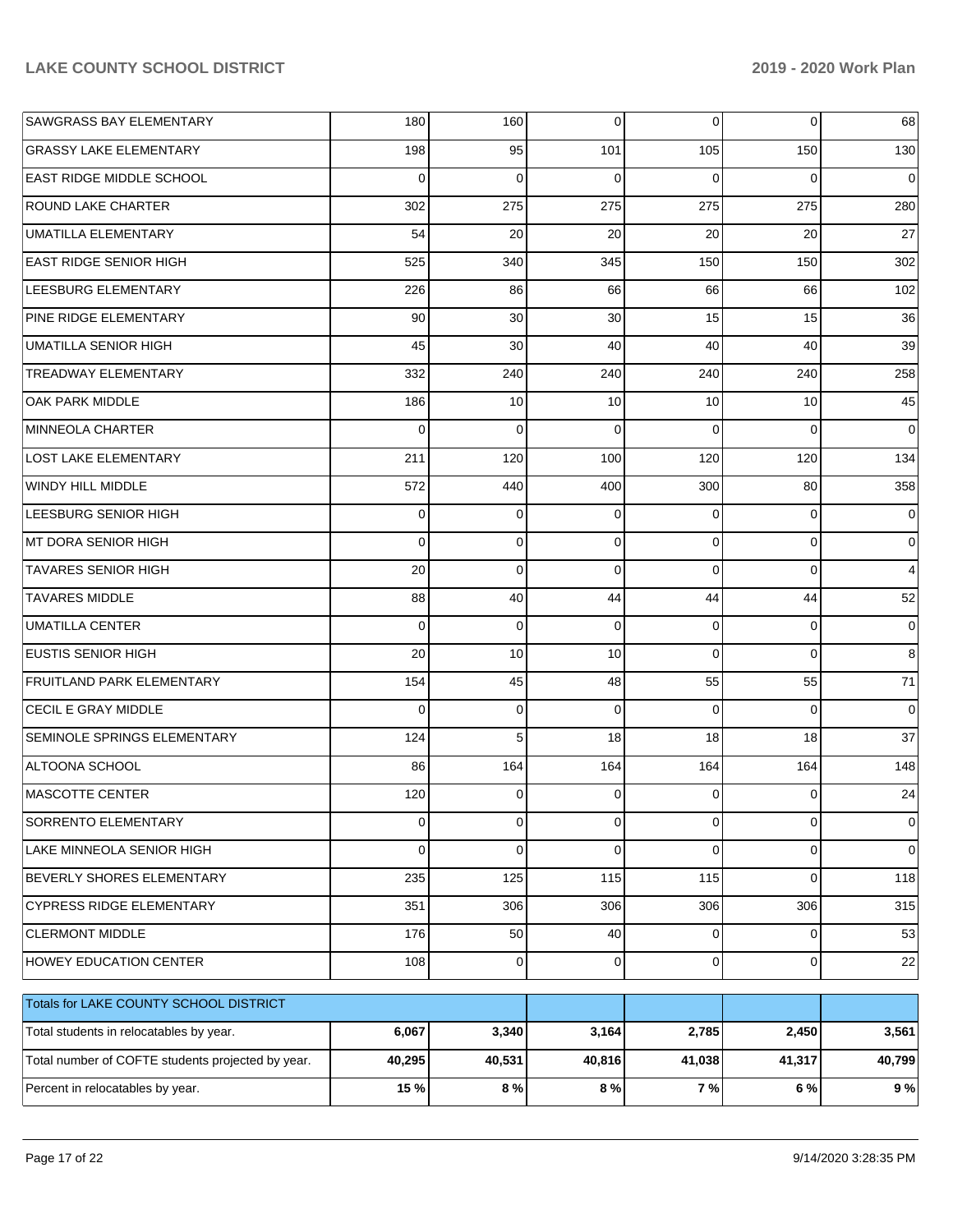# **Leased Facilities Tracking**

Exising leased facilities and plans for the acquisition of leased facilities, including the number of classrooms and student stations, as reported in the educational plant survey, that are planned in that location at the end of the five year workplan.

| Location                               | # of Leased<br>Classrooms 2019 -<br>2020 | <b>FISH Student</b><br><b>Stations</b> | Owner                     | # of Leased<br>Classrooms 2023 -<br>2024 | <b>FISH Student</b><br><b>Stations</b> |
|----------------------------------------|------------------------------------------|----------------------------------------|---------------------------|------------------------------------------|----------------------------------------|
| LAKE VOCATIONAL CENTERS                | $\Omega$                                 |                                        | 0 William Scottsman       | $\Omega$                                 | $\overline{0}$                         |
| <b>GROVELAND ELEMENTARY</b>            | 5 <sup>1</sup>                           |                                        | 94 William Scottsman      | $\Omega$                                 | $\overline{0}$                         |
| <b>ROUND LAKE CHARTER</b>              | 8                                        |                                        | 164 William Scottsman     | 8                                        | 164                                    |
| <b>FRUITLAND PARK ELEMENTARY</b>       | $\overline{7}$                           |                                        | 118 Williams<br>Scottsman | 5                                        | 78                                     |
| <b>LOST LAKE ELEMENTARY</b>            | $\mathbf{1}$                             |                                        | 18 William Scottsman      | $\mathbf 0$                              | $\mathbf 0$                            |
| <b>OAK PARK MIDDLE</b>                 | $\mathbf{1}$                             |                                        | 22 William Scottsman      | $\Omega$                                 | $\overline{0}$                         |
| <b>UMATILLA ELEMENTARY</b>             | $\overline{3}$                           |                                        | 54 William Scottsman      | $\Omega$                                 | $\mathbf 0$                            |
| ALTOONA SCHOOL                         | $\Omega$                                 |                                        | 0 William Scottsman       | 1                                        | 18                                     |
| <b>EUSTIS ELEMENTARY</b>               | 4                                        | 72                                     |                           | $\Omega$                                 | $\mathbf 0$                            |
| <b>EUSTIS HEIGHTS ELEMENTARY</b>       | 4                                        | 72                                     |                           | $\Omega$                                 | $\overline{0}$                         |
| SEMINOLE SPRINGS ELEMENTARY            | $\mathbf 0$                              | $\overline{0}$                         |                           | $\Omega$                                 | $\overline{0}$                         |
| LEESBURG SENIOR HIGH                   | $\Omega$                                 | $\overline{0}$                         |                           | $\Omega$                                 | $\overline{0}$                         |
| MT DORA SENIOR HIGH                    | $\Omega$                                 | $\Omega$                               |                           | $\Omega$                                 | $\overline{0}$                         |
| <b>TAVARES SENIOR HIGH</b>             | $\mathbf{1}$                             | 20                                     |                           | $\Omega$                                 | $\overline{0}$                         |
| <b>TAVARES MIDDLE</b>                  | $\Omega$                                 | $\Omega$                               |                           | $\Omega$                                 | $\overline{0}$                         |
| <b>UMATILLA CENTER</b>                 | $\Omega$                                 | $\Omega$                               |                           | $\Omega$                                 | $\overline{0}$                         |
| <b>UMATILLA SENIOR HIGH</b>            | $\Omega$                                 | $\overline{0}$                         |                           | $\Omega$                                 | $\overline{0}$                         |
| <b>TREADWAY ELEMENTARY</b>             | $\Omega$                                 | $\overline{0}$                         |                           | $\Omega$                                 | $\overline{0}$                         |
| MINNEOLA CHARTER                       | $\Omega$                                 | $\overline{0}$                         |                           | $\Omega$                                 | $\overline{0}$                         |
| EUSTIS HIGH ANNEX (CURTRIGHT CAMPUS)   | $\Omega$                                 | $\overline{0}$                         |                           | $\Omega$                                 | $\overline{0}$                         |
| MOUNT DORA MIDDLE                      | $\Omega$                                 | $\overline{0}$                         |                           | $\Omega$                                 | $\overline{0}$                         |
| RIMES EARLY LEARNING & LITERACY CENTER | $\Omega$                                 | $\Omega$                               |                           | $\Omega$                                 | $\overline{0}$                         |
| TRIANGLE ELEMENTARY                    | $\mathbf{1}$                             | 18                                     |                           | $\Omega$                                 | $\overline{0}$                         |
| <b>UMATILLA MIDDLE</b>                 | $\mathbf{1}$                             |                                        | 22 Williams Scotsman      | $\mathbf 0$                              | $\mathbf 0$                            |
| SPRING CREEK CHARTER                   | $\overline{0}$                           | $\overline{0}$                         |                           | $\mathbf 0$                              | $\overline{0}$                         |
| SOUTH LAKE SENIOR HIGH                 | $\overline{0}$                           | $\overline{0}$                         |                           | $\mathbf 0$                              | $\mathbf 0$                            |
| <b>EUSTIS MIDDLE</b>                   | $\overline{0}$                           | $\overline{0}$                         |                           | $\mathbf 0$                              | $\mathbf 0$                            |
| VILLAGES ELEMENTARY                    | 8                                        |                                        | 164 Williams<br>Scottsman | 8                                        | 164                                    |
| PINE RIDGE ELEMENTARY                  | 1                                        |                                        | 18 Mobile Modular         | $\mathbf 0$                              | $\mathbf 0$                            |
| LAKE HILLS ESE CENTER                  | 5                                        |                                        | 50 Mobile Modular         | $\overline{4}$                           | 40                                     |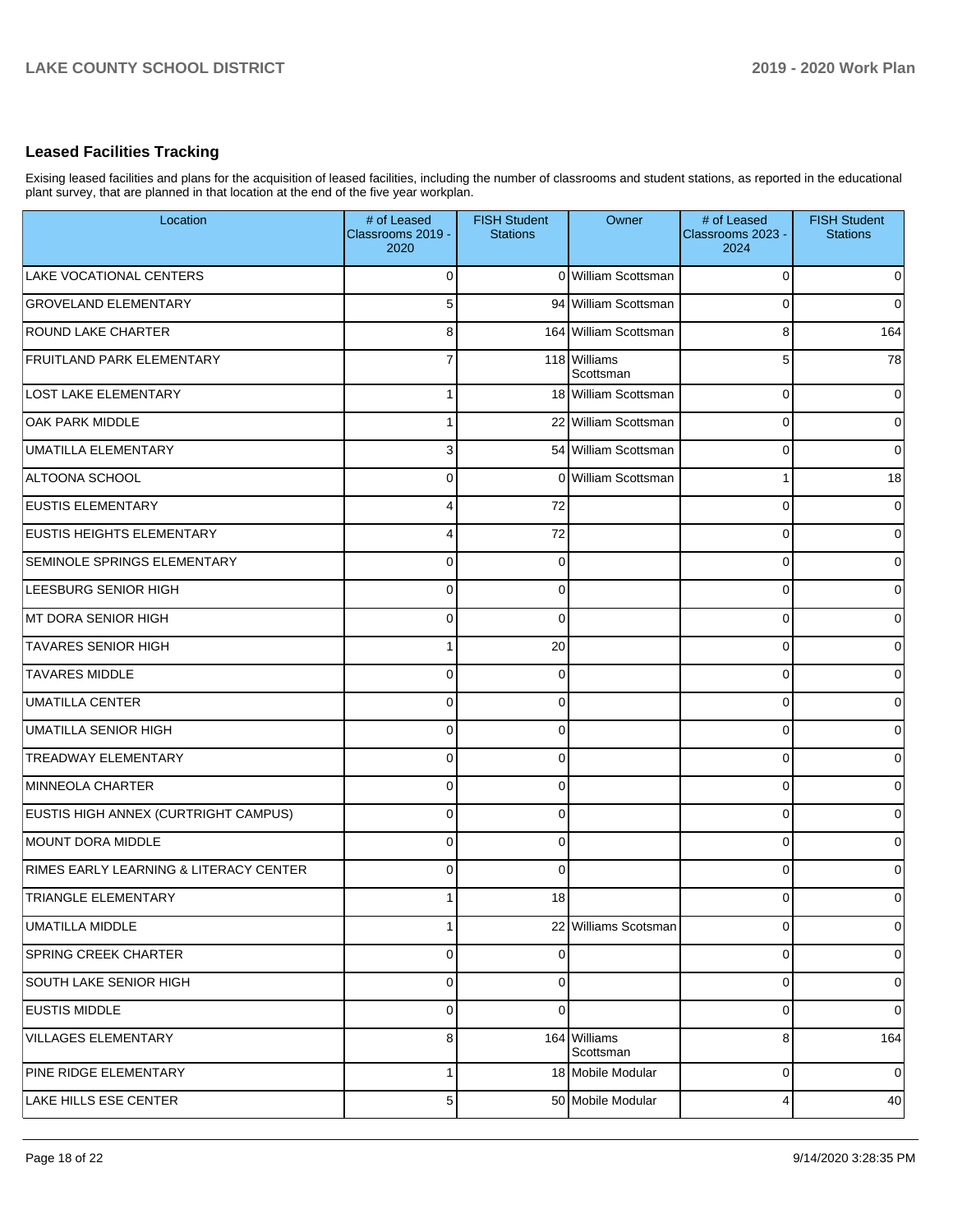| <b>GRASSY LAKE ELEMENTARY</b>      | 6              |          | 108 Mobile Modular | 2        | 36             |
|------------------------------------|----------------|----------|--------------------|----------|----------------|
| <b>EAST RIDGE MIDDLE SCHOOL</b>    | $\Omega$       |          |                    | 0        | 0              |
| MASCOTTE CENTER                    | $\Omega$       | 0        |                    | 0        | 0              |
| SORRENTO ELEMENTARY                | $\Omega$       | ∩        |                    | 0        | 0              |
| LAKE MINNEOLA SENIOR HIGH          | 0              |          |                    | 0        | 0              |
| MASCOTTE CHARTER ELEMENTARY SCHOOL | $\Omega$       | $\Omega$ |                    | $\Omega$ | $\Omega$       |
| WINDY HILL MIDDLE                  | $\Omega$       | ∩        |                    | 0        | 0              |
| <b>SAWGRASS BAY ELEMENTARY</b>     | 22             |          | 396 Mobile Modular | 0        | $\Omega$       |
| BEVERLY SHORES ELEMENTARY          | $\Omega$       |          |                    | $\Omega$ | $\mathbf 0$    |
| <b>CECIL E GRAY MIDDLE</b>         | $\Omega$       |          |                    | 0        | 0              |
| <b>CARVER MIDDLE</b>               | $\Omega$       | $\Omega$ |                    | $\Omega$ | $\Omega$       |
| <b>CYPRESS RIDGE ELEMENTARY</b>    | $\Omega$       | 0        |                    | 0        | ٥I             |
| <b>CLERMONT MIDDLE</b>             | $\Omega$       | $\Omega$ |                    | 0        | 0              |
| <b>EUSTIS SENIOR HIGH</b>          |                | 20       |                    | 0        | $\overline{0}$ |
| <b>CLERMONT ELEMENTARY</b>         | $\Omega$       | ∩        |                    | 0        | 0              |
| <b>TAVARES ELEMENTARY</b>          | $\overline{2}$ |          | 36 Mobile Modular  | 0        | $\Omega$       |
| ASTATULA ELEMENTARY                | $\Omega$       | O        |                    | $\Omega$ | 0              |
| <b>EAST RIDGE SENIOR HIGH</b>      | $\Omega$       | 0        |                    | 0        | 0              |
| <b>LEESBURG ELEMENTARY</b>         | 4              |          | 72 Mobile Modular  | 0        | $\overline{0}$ |
| <b>HOWEY EDUCATION CENTER</b>      | 5              | 108      |                    | $\Omega$ | 0              |
|                                    | 90             | 1,646    |                    | 28       | 500            |

# **Failed Standard Relocatable Tracking**

Relocatable units currently reported by school, from FISH, and the number of relocatable units identified as 'Failed Standards'.

Nothing reported for this section.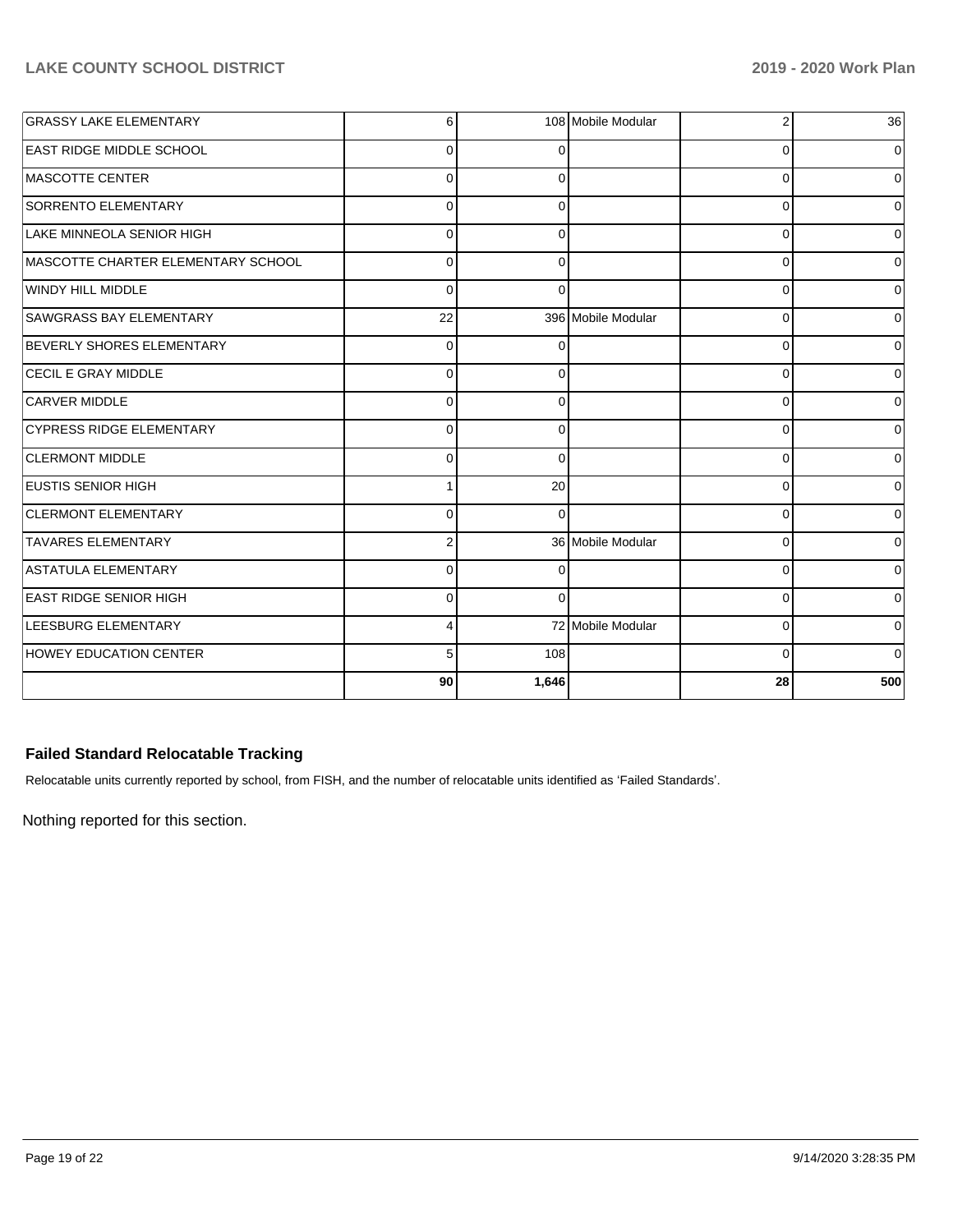# **Planning**

### **Class Size Reduction Planning**

**Plans approved by the school board that reduce the need for permanent student stations such as acceptable school capacity levels, redistricting, busing, year-round schools, charter schools, magnet schools, public-private partnerships, multitrack scheduling, grade level organization, block scheduling, or other alternatives.**

Lake County Schools has formed a District-based virtual school, the Lake County Virtual School, and encourages enrollment by students when appropriate.

In addition, the District is leasing property to a charter school (Altoona Charter) to reduce need for student stations, and works cooperatively with the Four Corners Charter in Polk County to provide capacity for students near the county border, providing relief to Sawgrass Bay Elementary School.

Also, a program for high school students, Alternative Discipline at East Ridge High School, allows for students to take classes after the traditional school day and complete their high school diploma.

The District also encourages Community College dual-enrollment for students when appropriate. A Health Sciences Magnet program conducted in conjunction with Lake-Sumter State College allows qualifying high school juniors and seniors to enroll full-time in a Health Sciences program at the College, earning their Associates Degree at the same time as their high school diploma. In 2018-19, approximately 60 students from 3 high schools took advantage of this opportunity.

Cypress Ridge Elementary School is a magnet, choice school focused on STEM education that encourages the use of an older facility. Clermont Elementary and Eustis Heights Elementary are also two older facilities that are partially filled through a choice-based gifted program.

### **School Closure Planning**

**Plans for the closure of any school, including plans for disposition of the facility or usage of facility space, and anticipated revenues.** 

Clermont Middle School will be closed temporarily during the 2021-22 and 2022-23 school years for renovation into a K-8 Aurelia Cole Academy, which will accommodate students from both Clermont Middle School and Clermont Elementary School.

Clermont Elementary School will be closed and the campus repurposed for adult vocational-technical education.

# **Long Range Planning**

### **Ten-Year Maintenance**

District projects and locations regarding the projected need for major renovation, repair, and maintenance projects within the district in years 6-10 beyond the projects plans detailed in the five years covered by the work plan.

Nothing reported for this section.

### **Ten-Year Capacity**

Schedule of capital outlay projects projected to ensure the availability of satisfactory student stations for the projected student enrollment in K-12 programs for the future 5 years beyond the 5-year district facilities work program.

Nothing reported for this section.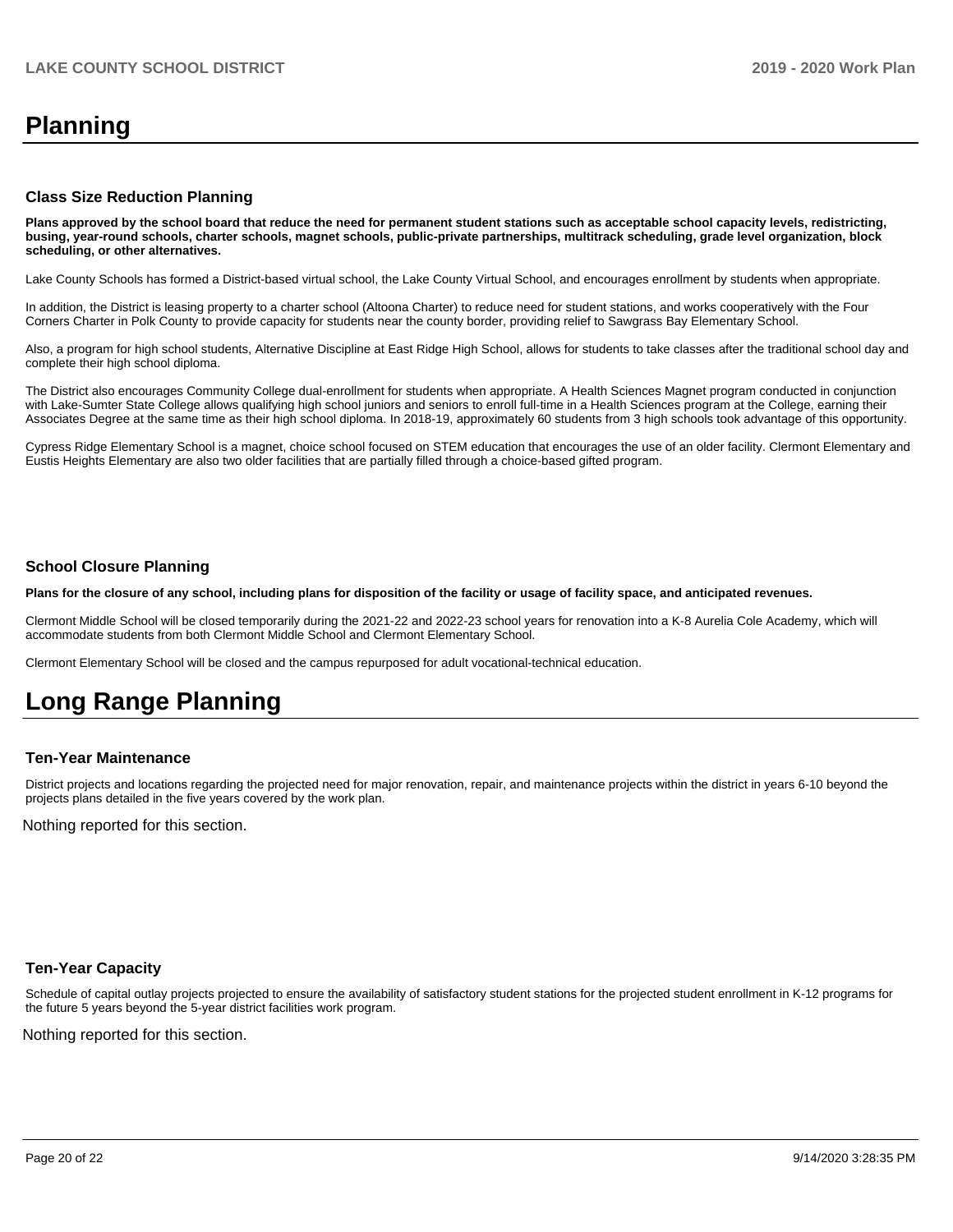### **Ten-Year Planned Utilization**

Schedule of planned capital outlay projects identifying the standard grade groupings, capacities, and planned utilization rates of future educational facilities of the district for both permanent and relocatable facilities.

| <b>Grade Level Projections</b>         | <b>FISH</b><br><b>Student</b><br><b>Stations</b> | Actual 2018 -<br><b>2019 FISH</b><br>Capacity | Actual<br>$2018 -$<br>2019<br><b>COFTE</b> | Actual 2018 - 2019<br><b>Utilization</b> | Actual 2019 - 2020 / 2028 - 2029 new<br>Student Capacity to be added/removed | Projected 2028<br>2029 COFTE | Projected 2028 -<br>2029 Utilization |
|----------------------------------------|--------------------------------------------------|-----------------------------------------------|--------------------------------------------|------------------------------------------|------------------------------------------------------------------------------|------------------------------|--------------------------------------|
| Elementary - District<br><b>Totals</b> | 22,533                                           | 22,533                                        | 18,749.65                                  | 83.21 %                                  | 1,656                                                                        | 20,998                       | 86.81 %                              |
| Middle - District Totals               | 13,599                                           | 12,233                                        | 9,884.13                                   | 80.80 %                                  |                                                                              | 10,329                       | 84.44 %                              |
| High - District Totals                 | 13.921                                           | 12.957                                        | 11.337.26                                  | 87.50 %                                  | 1.040                                                                        | 13.742                       | 98.18%                               |
| Other - ESE, etc                       | 2.010                                            | 1.343                                         | 220.04                                     | 16.38 %                                  |                                                                              | 700                          | 52.12 %                              |
|                                        | 52,063                                           | 49,066                                        | 40.191.08                                  | 81.91 %                                  | 2,696                                                                        | 45,769                       | 88.42 %                              |

**Combination schools are included with the middle schools for student stations, capacity, COFTE and utilization purposes because these facilities all have a 90% utilization factor. Use this space to explain or define the grade groupings for combination schools.** 

No comments to report.

### **Ten-Year Infrastructure Planning**

**Proposed Location of Planned New, Remodeled, or New Additions to Facilities in 06 thru 10 out years (Section 28).**

Nothing reported for this section.

Plans for closure of any school, including plans for disposition of the facility or usage of facility space, and anticipated revenues in the 06 thru 10 out **years (Section 29).**

Nothing reported for this section.

### **Twenty-Year Maintenance**

District projects and locations regarding the projected need for major renovation, repair, and maintenance projects within the district in years 11-20 beyond the projects plans detailed in the five years covered by the work plan.

Nothing reported for this section.

### **Twenty-Year Capacity**